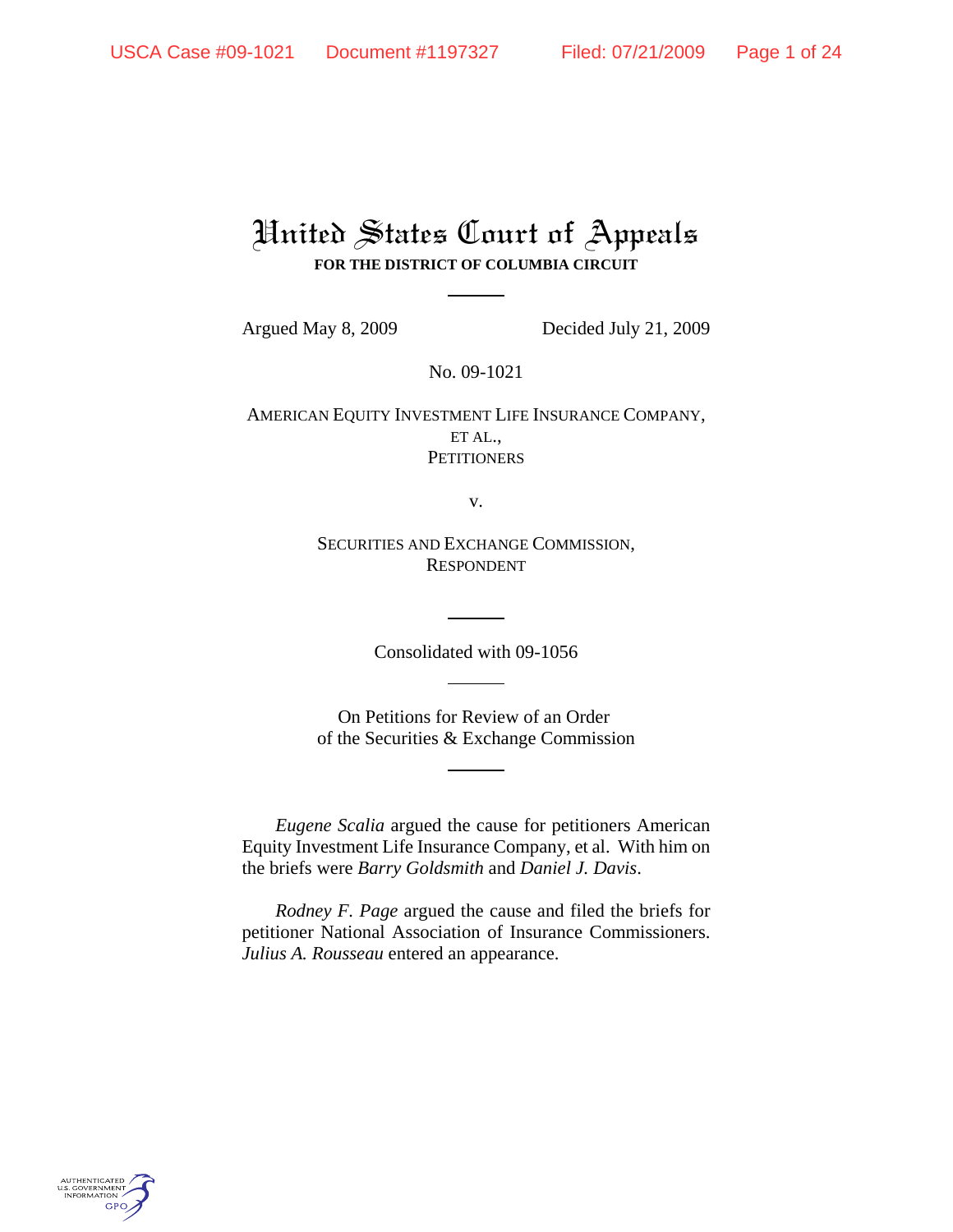*Kenneth W. Sukhia* was on the brief for *amici curiae* Phillip Roy Financial Services, LLC and Phillip R. Wasserman in support of petitioners.

*James F. Jorden*, *Frank G. Burt* and *Gary O. Cohen* were on the brief for *amicus curiae* Allianz Life Insurance Company of North America in support of petitioners.

*Michael A. Conley*, Deputy Solicitor, Securities & Exchange Commission, argued the cause for respondent. With him on the brief were *David M. Becker*, General Counsel, *Jacob H. Stillman*, Solicitor, and *Dominick V. Freda* and *William K. Shirey*, Senior Counsel.

*Deborah M. Zuckerman*, *Rex Staples*, *Stephen Hall*, and *Michael Lacek* were on the brief for amici curiae AARP, et al. in support of respondent. *Michael R. Schuster* entered an appearance.

Before: SENTELLE, *Chief Judge*, and GINSBURG and ROGERS, *Circuit Judges*.

Opinion for the Court filed by *Chief Judge* SENTELLE.

SENTELLE, *Chief Judge*: The Securities Act of 1933, 15 U.S.C. §§ 77a *et seq.* (the Act), exempts from federal regulation annuity contracts issued by a corporation subject to regulation by state insurance laws. Petitioners seek review of a rule promulgated by the Securities and Exchange Commission (SEC or Commission) stating that fixed indexed annuities (FIAs) are not annuity contracts within the meaning of the Act. As a result of this new rule, FIAs are subject to the full panoply of requirements set forth by the Act, instead of being subject solely to state insurance laws. Petitioners argue that the Commission unreasonably interpreted the term "annuity contract" not to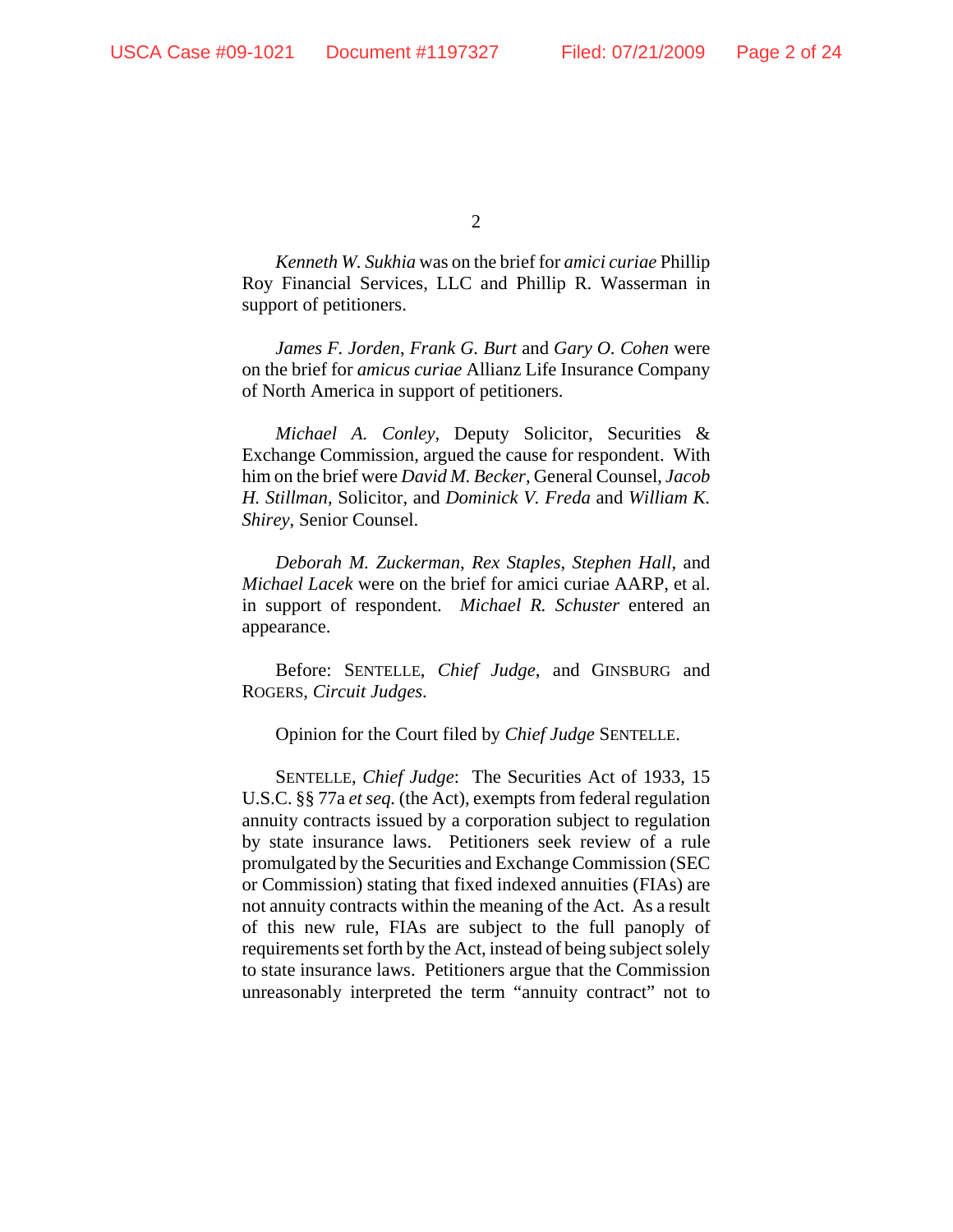include FIAs. Petitioners also assert that the SEC failed to fulfill its statutory responsibility under the Act to consider the effect of the new rule on efficiency, competition, and capital formation. Because we hold that the SEC's interpretation of "annuity contract" is reasonable under *Chevron*, we deny the petitions with respect to this issue. We grant the petitions, however, with respect to petitioners' alternate ground that the SEC failed to properly consider the effect of the rule upon efficiency, competition, and capital formation. Accordingly, we remand the rule for reconsideration.

# I. BACKGROUND

## A.

The Securities Act of 1933 governs the offer or sale of any security through interstate commerce. The Act defines the term "security" as including any "investment contract." 15 U.S.C. § 77b(a)(1); *SEC v. Variable Annuity Life Ins. Co. of Am. (VALIC)*, 359 U.S. 65, 67-68 (1959). Section 3(a)(8) of the Act, however, provides an exemption under the Act for an "annuity contract" or "optional annuity contract" subject to state insurance laws. 15 U.S.C.  $\frac{5}{9}$  77c(a)(8).

A traditional fixed annuity is a contract issued by a life insurance company, under which the purchaser makes a series of premium payments to the insurer in exchange for a series of periodic payments from the insurer to the purchaser at agreed upon later dates. In a fixed annuity, the insurance company guarantees that the purchaser will earn a minimum rate of interest over time. Fixed annuities are subject to state insurance law regulation, and are exempt from federal securities laws. *See id.* State insurance laws governing fixed annuity contracts require insurance companies to guarantee a minimum of the contract value after any costs and charges are applied. These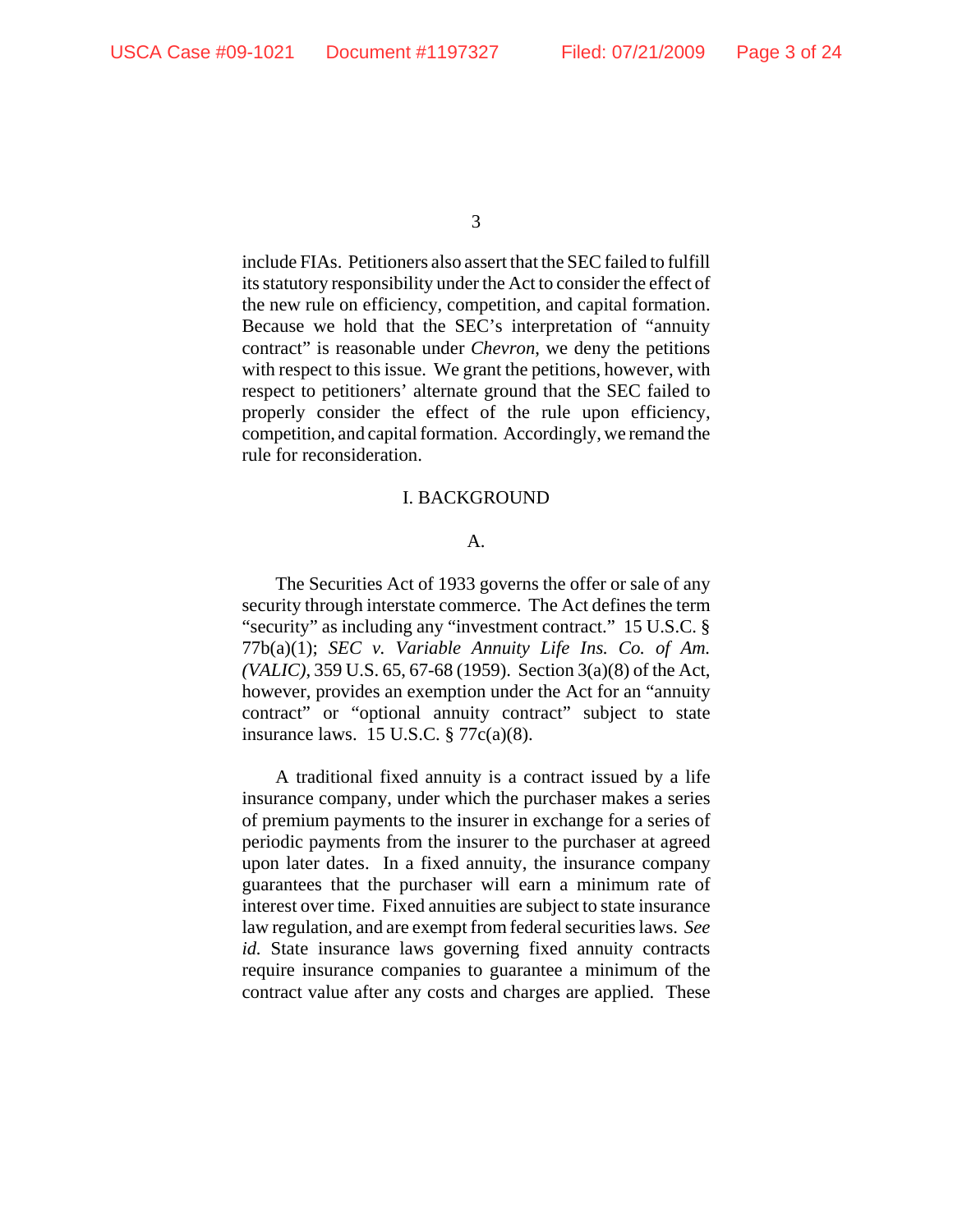state laws generally require the minimum guarantee be at least 87.5 percent of the premiums paid, accumulated at an annual interest rate of 1 to 3 percent. Indexed Annuities and Certain Other Insurance Contracts (*Final FIA Rule*), 74 Fed. Reg. 3138, 3141 (Jan. 16, 2009) (to be codified at 17 C.F.R. Parts 230 and 240). The laws also generally impose disclosure and suitability requirements, which vary from state to state.

A fixed index annuity (FIA) is a hybrid financial product that combines some of the benefits of fixed annuities with the added earning potential of a security. Like traditional fixed annuities, FIAs are subject to state insurance laws, under which insurance companies must guarantee the same 87.5 percent of purchase payments. Unlike traditional fixed annuities, however, the purchaser's rate of return is not based upon a guaranteed interest rate. In FIAs the insurance company credits the purchaser with a return that is based on the performance of a securities index, such as the Dow Jones Industrial Average, Nasdaq 100 Index, or Standard & Poor's 500 Index. Depending on the performance of the securities index to which a particular FIA is tied, the return on an FIA might be much higher or lower than the guaranteed rate of return offered by a traditional fixed annuity. Due to the fact that the purchaser's actual return is linked to the performance of a securities index, however, the purchaser's return cannot be calculated until the end of the crediting period. Insurance companies typically apply an annual crediting period; that is, the index-linked interest of an FIA is typically calculated on an annual basis after each one-year period ends.

# B.

While this is the first case in which we have had occasion to address the  $\S$  3(a)(8) annuity exemption as it regards FIAs, the Supreme Court has offered guidance on the scope of the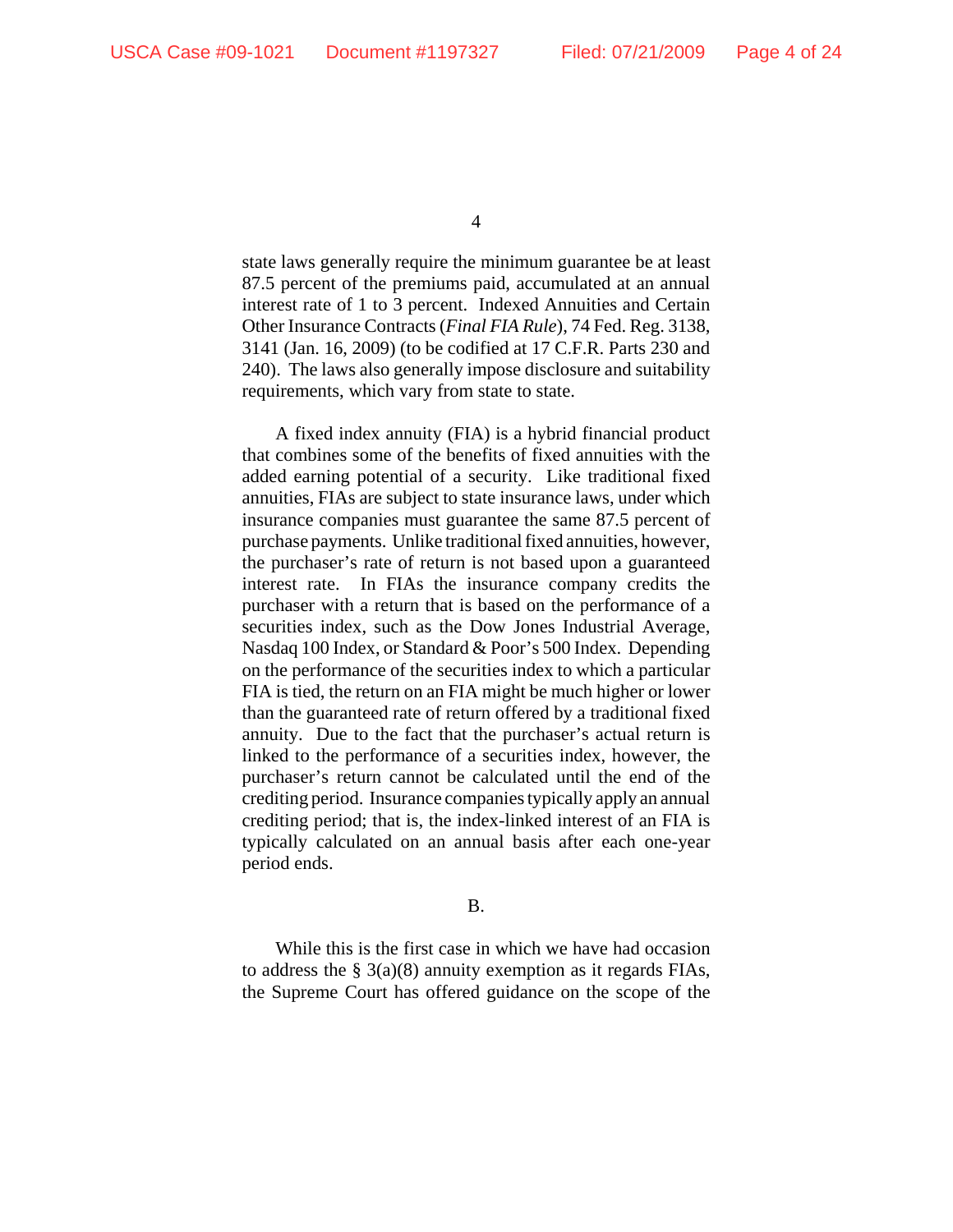exemption in *VALIC*, 359 U.S. 65, and *SEC v. United Benefit Life Ins. Co.*, 387 U.S. 202 (1967). In *VALIC*, the Supreme Court considered whether a variable annuity fell within the § 3(a)(8) exemption. A variable annuity is a financial product under which purchasers pay premiums that are invested in common stocks and other equities to a greater degree than traditional annuities, and the benefit payments vary with the success of the investment management. *See VALIC*, 359 U.S. at 69. The Court explained that a variable annuity did not fall within the  $\S$  3(a)(8) exemption because it placed "all the investment risks on the [purchaser], none on the company." *Id.* at 71. As the Court said, "the concept of 'insurance' involves some investment risk-taking on the part of the company." *Id.*

"'[I]nsurance' involves a guarantee that at least some fraction of the benefits will be payable in fixed amounts." *Id.* Therefore, an issuer of an annuity "that has no element of a fixed return assumes no true risk in the insurance sense." *Id.* The fact that there exists a risk of declining returns in difficult economic times is not sufficient to show that the insurer has assumed more risk under the contract. *See id.* Accordingly, because the variable annuity at issue did not offer a "true underwriting of risks, the one earmark of insurance," the Court held that it did not fall within the exemption offered to traditional fixed annuities offered by insurers. *Id.* at 73. In a concurring opinion later approved by the full Court in *United Benefit*, Justice Brennan explained that when "a brand-new form of investment arrangement emerges which is labeled 'insurance' or 'annuity' by its promoters, the functional distinction that Congress set up in 1933 . . . must be examined to test whether the contract falls within the sort of investment form that Congress was then willing to leave exclusively to the State Insurance Commissioners." *Id.* at 76 (Brennan, J., concurring); *see United Benefit*, 387 U.S. at 210.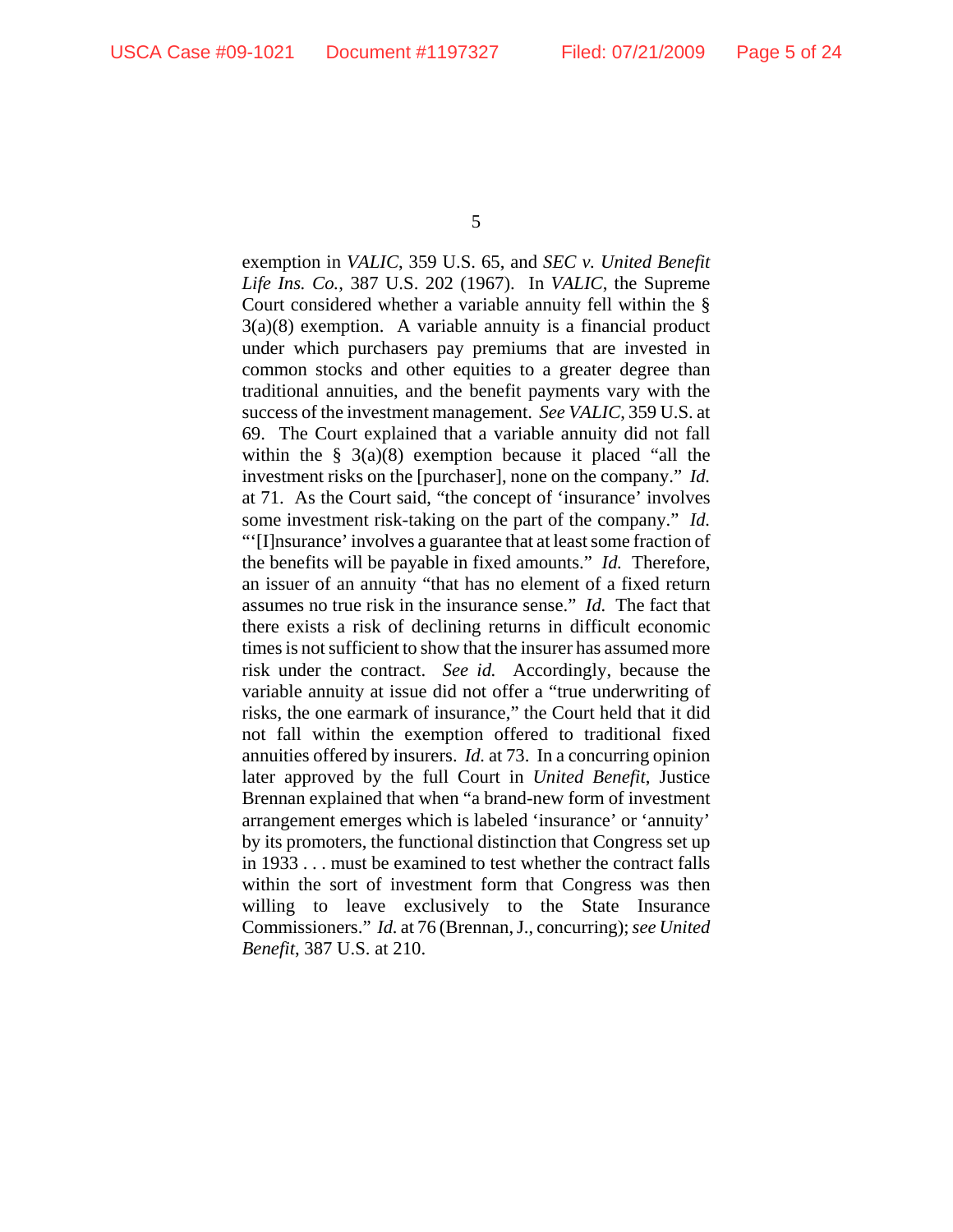In *United Benefit*, the Court concluded that another product similar to a variable annuity called a "Flexible Fund Annuity" was not exempt under  $\S$  3(a)(8) of the Act. A Flexible Fund functioned in much the same way as a variable annuity. Most notably, the purchaser paid premiums into a separate account that was primarily invested in common stocks, with the object of producing capital gains as well as an interest return. *United Benefit*, 387 U.S. at 205. Unlike the variable annuity in *VALIC*, however, the insurer guaranteed that the purchaser would receive a percentage of his premiums back. This percentage gradually increased from 50 percent of net premiums in the first year to 100 percent after 10 years. *Id.* United Benefit argued that, under *VALIC*, the existence *vel non* of substantial investment risk by the insurer ultimately determined whether a product fell within the  $\S 3(a)(8)$  exemption.

The Court disagreed that *VALIC* should be interpreted so narrowly. *Id.* at 210. Rather, the critical inquiry under § 3(a)(8) was whether the product at issue "'involve[d] considerations of investment not present in the conventional contract of insurance.'" *Id.* (quoting *Prudential Ins. Co. v. SEC*, 326 F.2d 383, 388 (3d Cir. 1964)). In concluding that the Flexible Fund did not fall within  $\S 3(a)(8)$ , the Court relied significantly on the fact that the Flexible Fund "appeal[ed] to the purchaser not on the usual insurance basis of stability and security but on the prospect of 'growth' through sound investment management." *United Benefit*, 387 U.S. at 211. Though the Court acknowledged that the "guarantee of cash value based on net premiums reduces substantially the investment risk of the contract holder," it reasoned further that "the assumption of an investment risk [by the insurer] cannot by itself create an insurance provision under the federal definition." *Id.* (citing *Helvering v. Le Gierse*, 312 U.S. 531, 542 (1941)). The Court recognized that a "basic difference" exists between "a contract which to some degree is insured and a contract of insurance."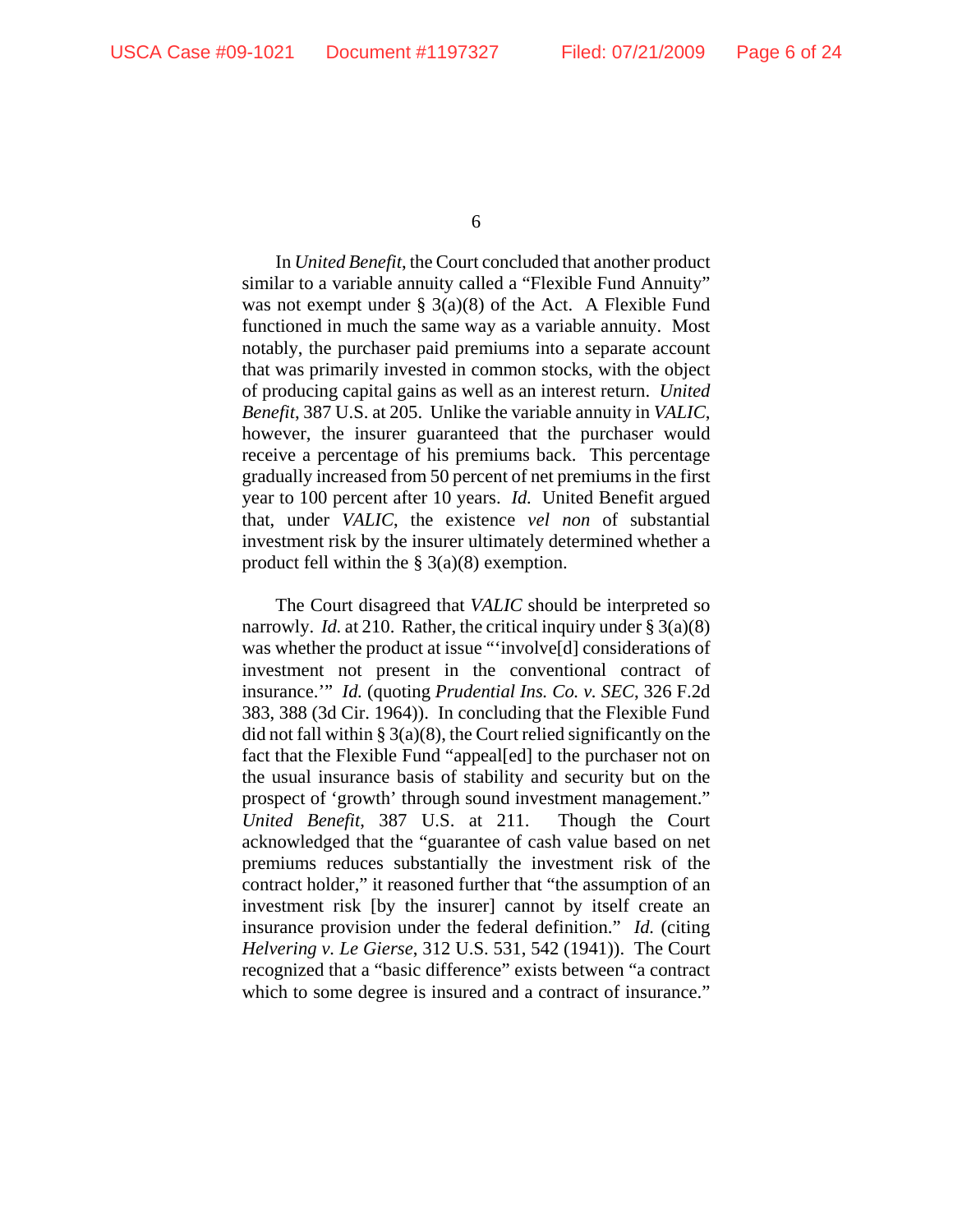*United Benefit*, 387 U.S. at 211. In the case of the Flexible Fund, the insurer's assumption of risk was minimal. The insurer was "obligated to produce no more than the guaranteed minimum at maturity, and this amount is substantially less than that guaranteed by the same premiums in a conventional deferred annuity contract." *Id.* at 208.

# C.

Since the Court's decisions in *VALIC* and *United Benefit*, the SEC has engaged in rulemaking to address the newer financial products that have entered the market. In the mid-1980s, the SEC promulgated Rule 151 in response to the creation of a new hybrid financial product called a guaranteed investment contract. *See* 17 C.F.R. § 230.151. Guaranteed investment contracts are like traditional fixed annuities, in that they promise a return at a guaranteed rate of return for the life of the contract. In some guaranteed investment contracts, however, the insurer may agree to periodically pay the purchaser an additional discretionary amount above the already guaranteed return amount. Rule 151 provided that, under certain conditions, a guaranteed investment contract would qualify for the  $\S 3(a)(8)$ exemption notwithstanding an insurer's ability to pay a discretionary amount to the purchaser. Under Rule 151, a contract falls within the  $\S 3(a)(8)$  exemption if:

> (1) The annuity or optional annuity contract is issued by a corporation (the *insurer*) subject to the supervision of the insurance commissioner, bank commissioner, or any agency or officer performing like functions, of any State or Territory of the United States or the District of Columbia;

> (2) The insurer assumes the investment risk under the contract as prescribed in paragraph (b) of this section;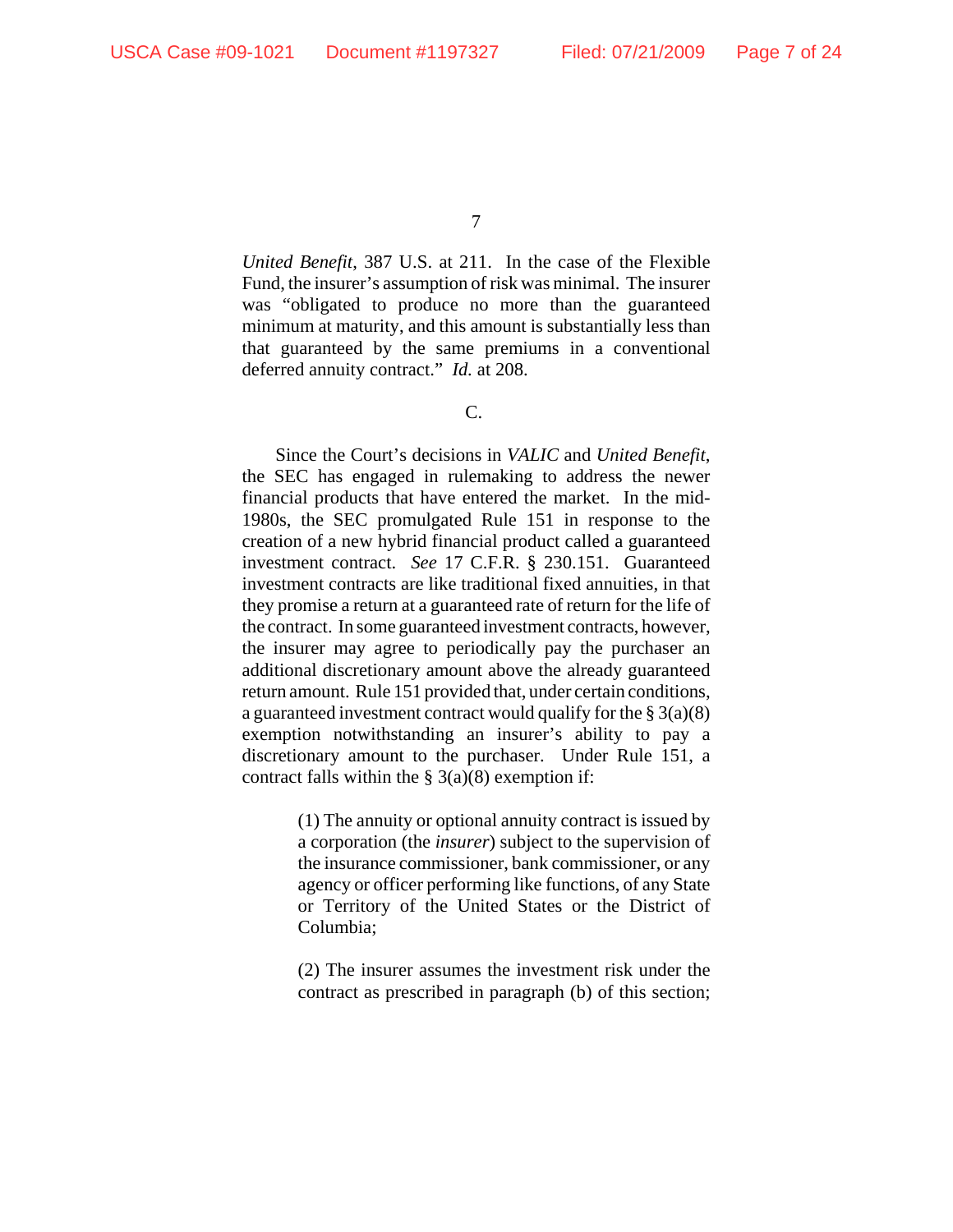and

(3) The contract is not marketed primarily as an investment.

17 C.F.R. § 230.151(a). Though the SEC considered excluding from the Rule 151 safe harbor any product in which an issuer calculates the rate of any excess return by reference to an index, it concluded that an issuer may reference an index to set the excess return rate, but only if the rate is set *before* each crediting period begins and remains in effect for at least one year. Definition of Annuity Contract or Optional Annuity Contract, S.E.C. Release No. 6645, 1986 WL 703849, at \*11 (May 29, 1986).

In the mid-1990s, insurance companies began marketing FIAs. The SEC did not take any regulatory action with respect to FIAs until 2007. By this time, the sales volume of FIAs had increased to \$24.8 billion; indexed annuity assets totaled \$123 billion. A total of 322 FIAs were being offered by 58 insurance companies. Having grown increasingly concerned that these FIAs were not being sold through registered broker-dealers and were not registered with the SEC despite their tie-in to a securities market, the SEC proposed Rule 151A. Rule 151A provides that a contract that is regulated as an annuity under state insurance law is not an "annuity contract" under  $\S 3(a)(8)$ of the Act if:

> (1) The contract specifies that amounts payable by the issuer under the contract are calculated at or after the end of one or more specified crediting periods, in whole or in part, by reference to the performance during the crediting period or periods of a security, including a group or index of securities; and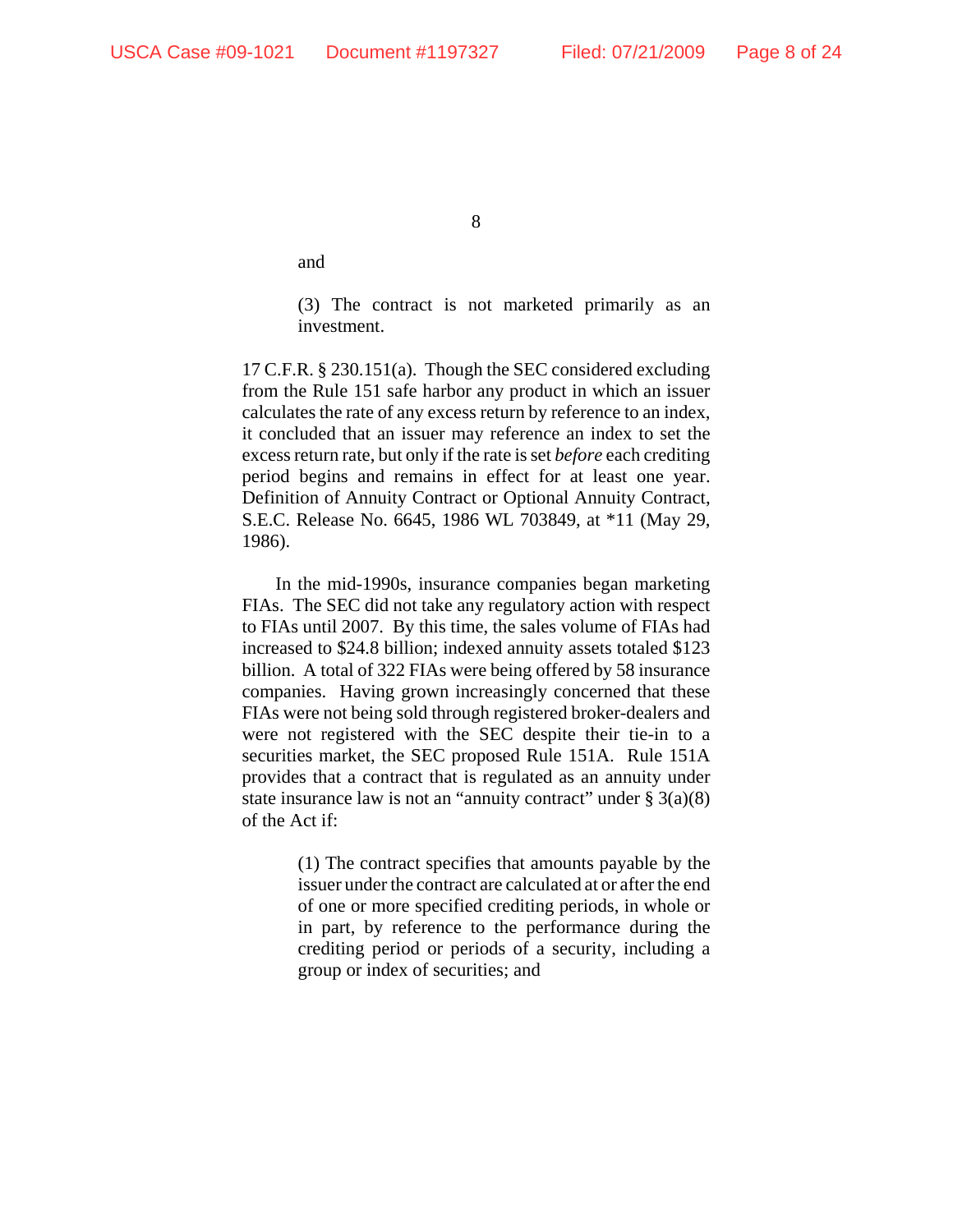(2) Amounts payable by the issuer under the contract are more likely than not to exceed the amounts guaranteed under the contract.

17 C.F.R. § 230.151A(a). By redefining an "annuity contract" to exclude FIAs, the Commission sought to ensure that purchasers of FIAs would be entitled to the full protection of the federal securities laws, including disclosure, antifraud, and sales practice protections.

To support this new rule, the SEC first noted that the Securities Act did not define "annuity contract," and that FIAs were not in existence at the time the "annuity contract" exemption in the Securities Act was enacted. *Final FIA Rule*, 74 Fed. Reg. at 3142-43. Without express statutory guidance, the Commission looked to the reasoning set forth in the Supreme Court's decisions in *VALIC* and *United Benefit* to assess whether FIAs were the type of financial product that Congress would have been willing to leave to state insurance regulation. *Id.* at 3143.

The SEC began its analysis by considering the level of risk associated with FIAs. Citing *VALIC*, the Commission reasoned that "Congress intended to include in the insurance exemption only those policies and contracts that include a 'true underwriting of risks' and 'investment risk-taking' by the insurer." *Id.* (citing *VALIC*, 359 U.S. at 71-73). The annuities that were offered at the time of the enactment of the  $\S$  3(a)(8) exemption were fixed annuities that generally involved no investment risk to the purchaser. *Final FIA Rule*, 74 Fed. Reg. at 3143. Therefore, the SEC reasoned, Congress was willing to offer a securities law exemption to these types of no risk products because, by their nature, they did not raise the kinds of problems or risks that the federal securities laws were intended to address. *Id.* Additionally, the state insurance laws in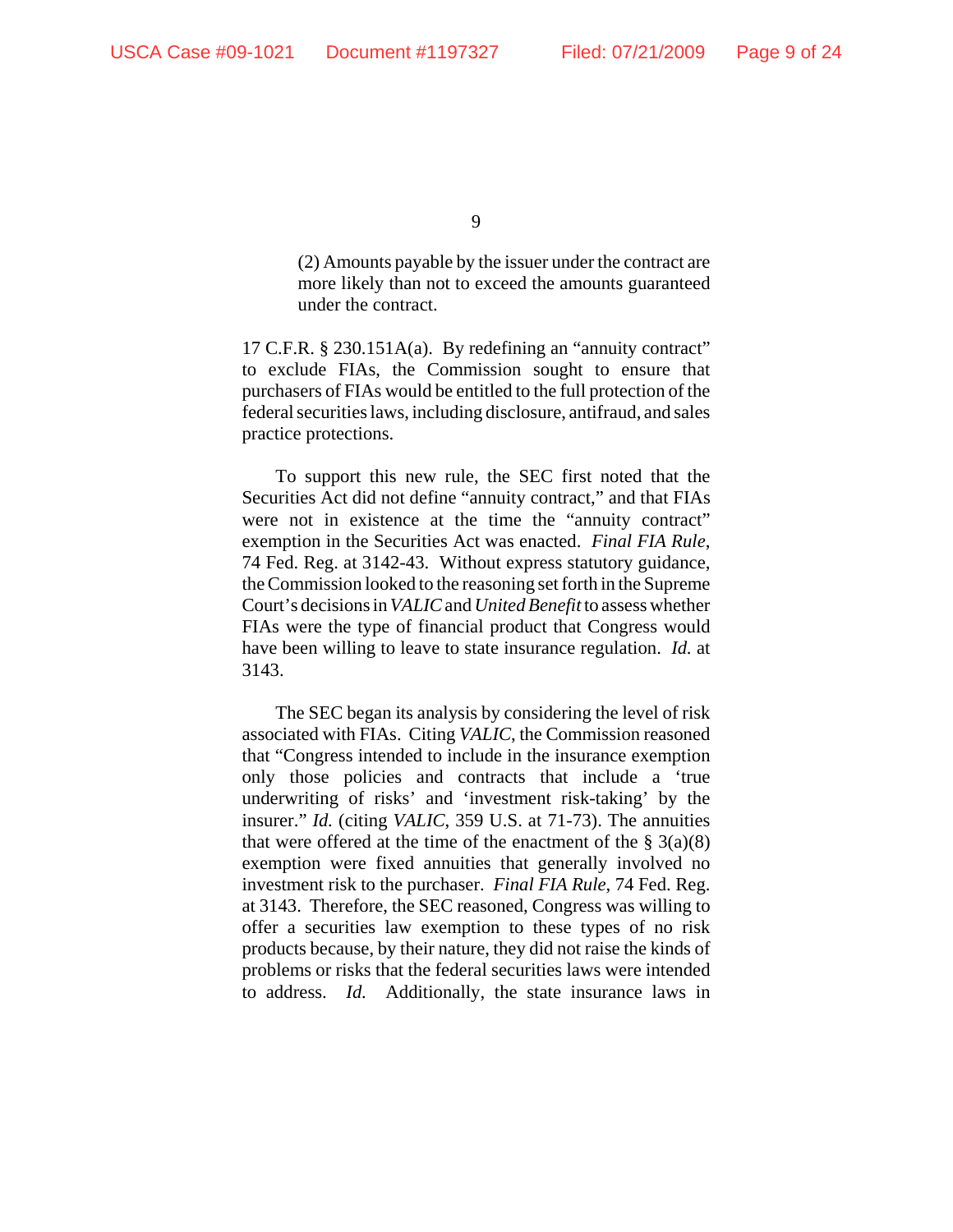existence could adequately deal with any issues that might arise from such low risk insurance products. *Id.* On the other hand, the SEC explained, "[i]ndividuals who purchase [FIAs] are exposed to a significant investment risk–*i.e.*, the volatility of the underlying securities index." *Id.* at 3138. At the time an FIA is purchased, the purchaser "assumes the risk of an uncertain and fluctuating financial instrument, in exchange for participation in future securities-linked returns." *Id.* at 3143. Unlike the guaranteed, fixed return offered by a traditional fixed annuity, the SEC asserted that an FIA's return was neither known nor guaranteed. *Id.* The SEC acknowledged that "indexed annuities contracts provide some protection against the risk of loss," but determined that these provisions did not adequately transfer the investment risk from the purchaser to the insurer. *Id.* Because the value of the purchaser's investment was entirely dependent upon an unknown and fluctuating securities index, the assumption of a guaranteed minimum percentage of the FIA, though giving FIAs an outward aspect of insurance, was a superficial and unsubstantial offset of the purchaser's risk. *Id.* Therefore, the SEC reasoned that an FIA's value is much like that of a security, as the value of each product depends on the performance of the market. This securities-like investment risk, the SEC explained, was the exact type of investment risk that the Securities Act was created to address. *Id.*

Though the SEC set forth in Rule 151 that the manner in which a product was marketed factored into the SEC's determination of whether it constituted an annuity contract under § 3(a)(8), *see* 17 C.F.R. § 230.151(a)(3), the SEC opted not to include such an element in Rule 151A. The SEC noted that the performance of an FIA is obviously associated with the performance of a securities index, given the nature of the product. *Final FIA Rule*, 74 Fed. Reg. at 3146. Moreover, the SEC noted that the Supreme Court in *VALIC* did not consider how the variable annuity was marketed in determining whether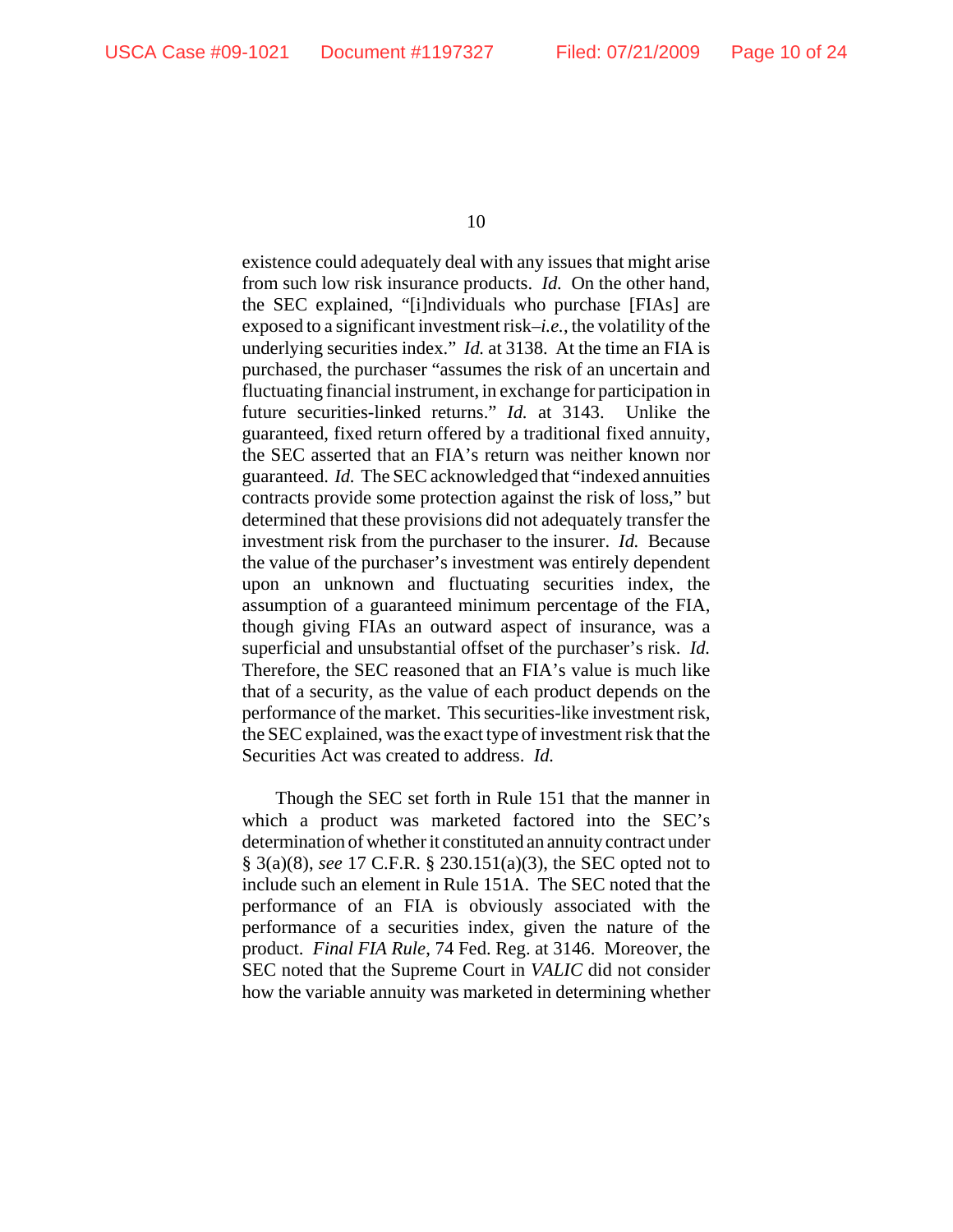it fell within § 3(a)(8)'s exemption. *Id.* For these reasons, the SEC felt that inclusion of a marketing element in Rule 151A was unnecessary. *Id.*

The SEC supplemented its analysis of Rule 151A by undertaking a consideration of the rule's promotion of efficiency, competition, and capital formation, as is required by § 2(b) of the Act for certain SEC rulemakings. *See* 15 U.S.C. § 77b(b). The SEC first concluded that Rule 151A would promote efficiency, reasoning that the rule would extend the benefits of the disclosure and sales practice protections of the federal securities laws to FIAs that offered payments to the purchaser that fluctuated with the securities markets. *Id.* at 3169. The imposition of disclosure requirements would enable investors to make more informed investment decisions about purchasing FIAs, and would promote more suitable recommendations by issuers of FIAs to purchasers. *Id.* at 3169- 70. Next, the SEC asserted that the improvement in investors' ability to make informed investment decisions would increase competition between issuers of FIAs. The SEC reasoned that the imposition of federal securities laws to regulate FIAs was particularly important because it would "bring about clarity in what has been an uncertain area of law," *id.* at 3171, which would in turn increase competition because registered brokerdealers "who currently may be unwilling to sell unregistered [FIAs] because of their uncertain regulatory status may become willing to sell [FIAs] that are registered." *Id.* at 3170. Finally, the SEC concluded that, based upon the increased efficiency resulting from the enhanced investor protections under federal law, Rule 151A would promote capital formation "by improving the flow of information among insurers that issue [FIAs], the distributors of those annuities, and investors." *Id.* at 3171.

Petitioners seek review of Rule 151A.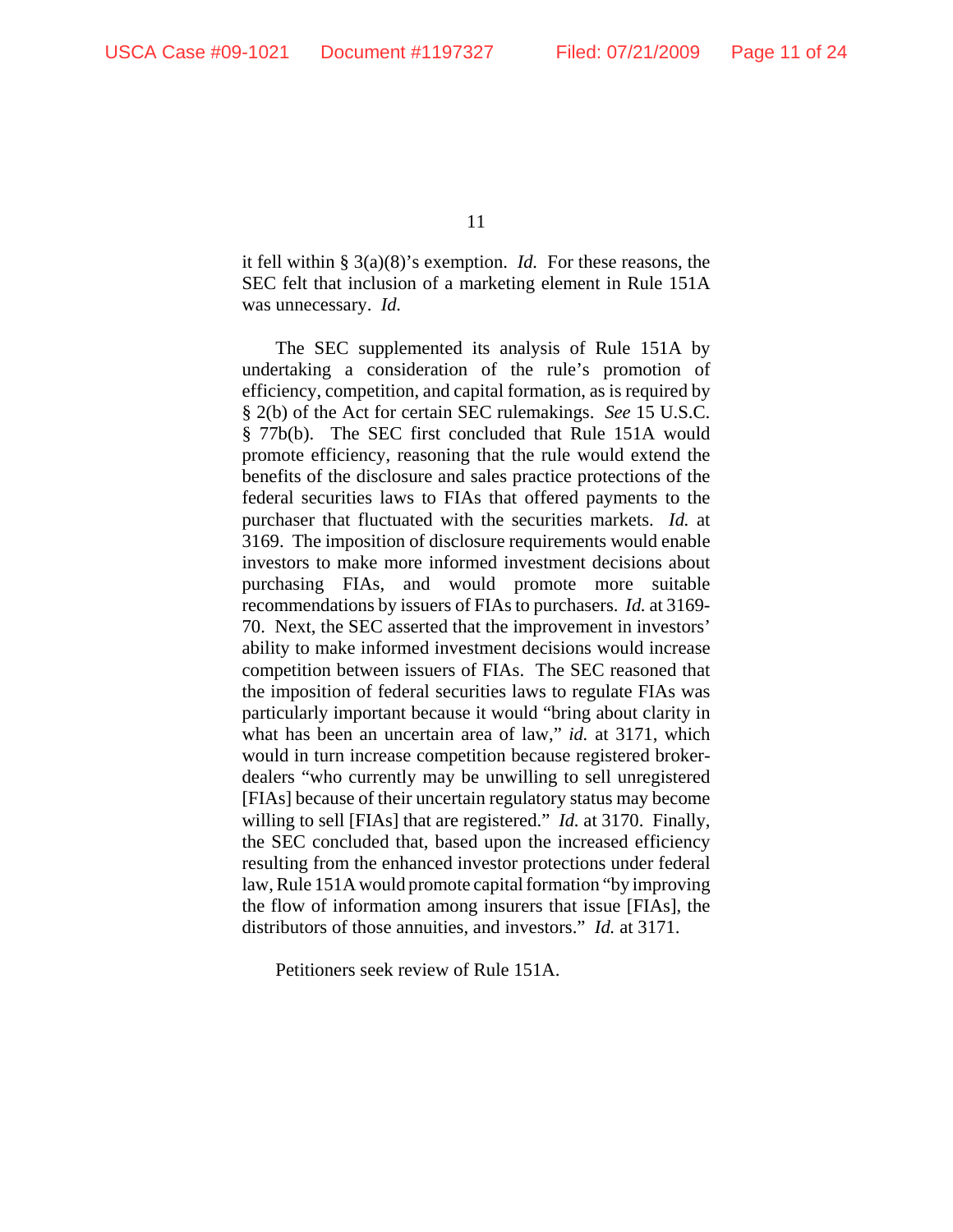#### II. ANALYSIS

## A.

Petitioners first argue that the SEC erred in excluding FIAs from the definition of "annuity contract" under  $\S 3(a)(8)$  of the Act. Petitioners assert that their argument is supported by the plain language of the provision, as well as by the Supreme Court's decisions in *VALIC* and *United Benefit*. Petitioners argue that Rule 151A is in conflict with the text of  $\S$  3(a)(8), the aforementioned decisions of the Court, and the text of the SEC's prior rule, Rule 151. Finally, petitioners argue that the SEC failed to undertake properly its statutory responsibility to consider Rule 151A's effect on efficiency, competition, and capital formation, pursuant to  $\S 2(b)$  of the Act. We will address each argument in turn.

When an agency is given express authority to execute and enforce its enabling statute and to prescribe such rules and regulations as are or may be necessary to carry out provisions of the statute, courts must apply a two-step analysis in reviewing the agency's interpretation of the statute under *Chevron U.S.A. Inc. v. Natural Res. Def. Council, Inc.*, 467 U.S. 837 (1984). Section 19(a) of the Act bestows upon the SEC the power to define terms and make rules to that effect. 15 U.S.C. § 77s(a). Rule 151A, which interprets the term "annuity contract" in § 3(a)(8) of the Act is clearly such a rule.

Under *Chevron*, we first determine whether the statute being interpreted is ambiguous. If "Congress has directly spoken to the precise question at issue . . . [then] that is the end of the matter; for the court, as well as the agency, must give effect to the unambiguously expressed intent of Congress." *Chevron*, 467 U.S. at 842-43. On the other hand, if the court determines that the statute is either "silent or ambiguous with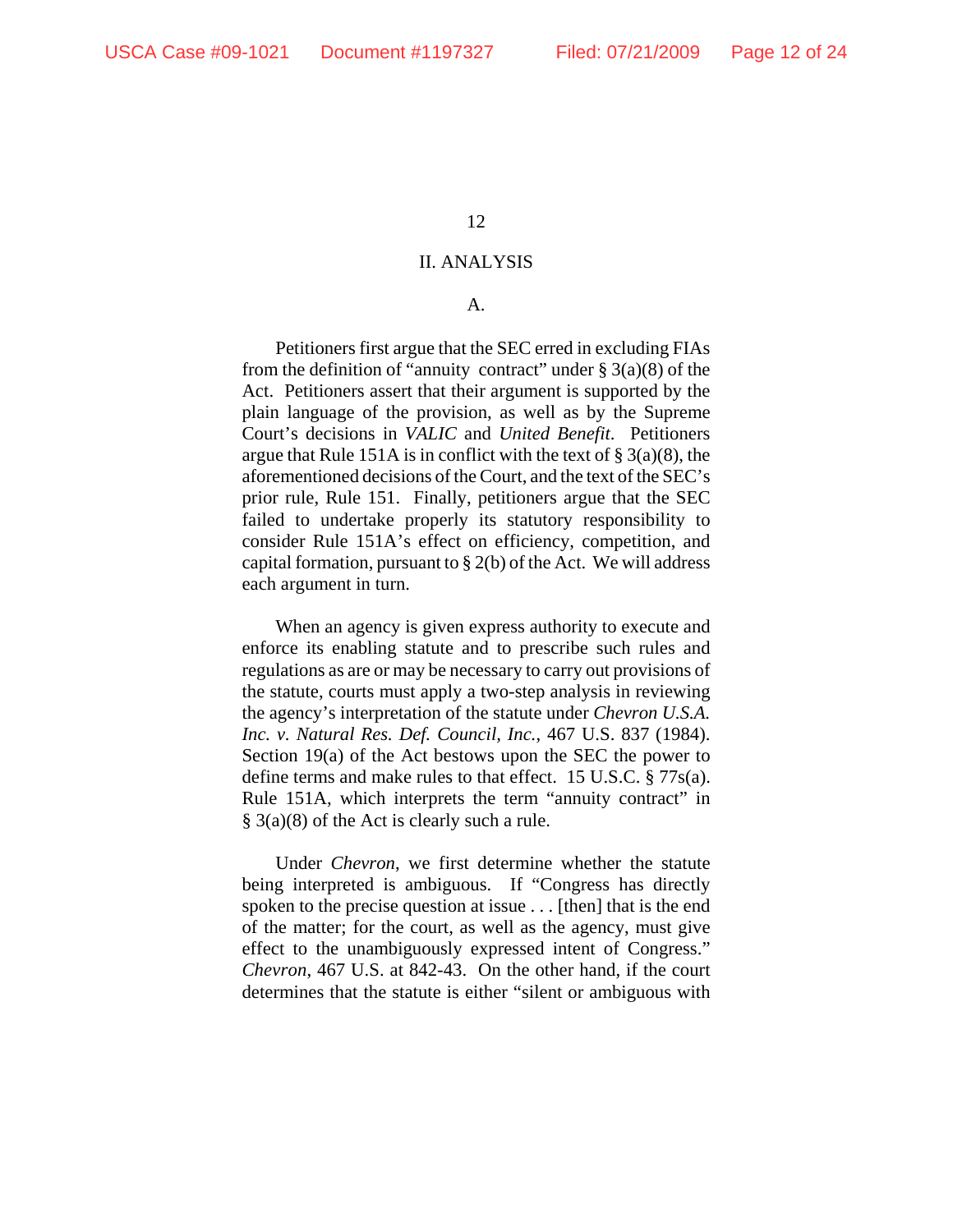respect to the specific issue," then *Chevron* Step One is satisfied. *Id.* at 843. Here, *Chevron* Step One is satisfied because the Act is ambiguous, or at the very least silent, on whether the term "annuity contract" encompasses all forms of contracts that may be described as annuities. Indeed, the analyses in the Supreme Court's decisions in *VALIC* and *United Benefit* confirm this ambiguity. *See generally VALIC*, 359 U.S. 65; *United Benefit*, 387 U.S. 202. Had the statute been unambiguous, the Court need not have undertaken such an exhaustive inquiry in determining whether the two products at issue in those cases were annuities under  $\S$  3(a)(8) of the Act.

Petitioners nevertheless argue that the Court's decisions in *VALIC* and *United Benefit* establish that an "annuity" falls outside of  $\S$  3(a)(8) only if it is subject to the insurer's investment management, and not subject to state insurance laws. Given the absence of these two elements, petitioners assert, § 3(a)(8) clearly governs FIAs because FIAs are not subject to the insurer's investment management and are governed by a panoply of state insurance laws. Petitioners' argument misses the mark because it interprets *VALIC* and *United Benefit* too restrictively.

Nothing in those cases indicated that the Court's determination whether the  $\S$  3(a)(8) exemption applies to particular contracts depends on the investment management of the issuer and the applicability of state insurance regulation. Rather, the Court embraced a broader approach in its  $\S 3(a)(8)$ analysis. The Court clearly indicated in both *VALIC* and *United Benefit* that the § 3(a)(8) exemption applied to products that "'did not present very squarely the sort of problems that the Securities Act . . . [was] devised to deal with, and which were, in many details, subject to a form of state regulation of a sort which made the federal regulation even less relevant.'" *United Benefit*, 387 U.S. at 210 (quoting *VALIC*, 359 U.S. at 75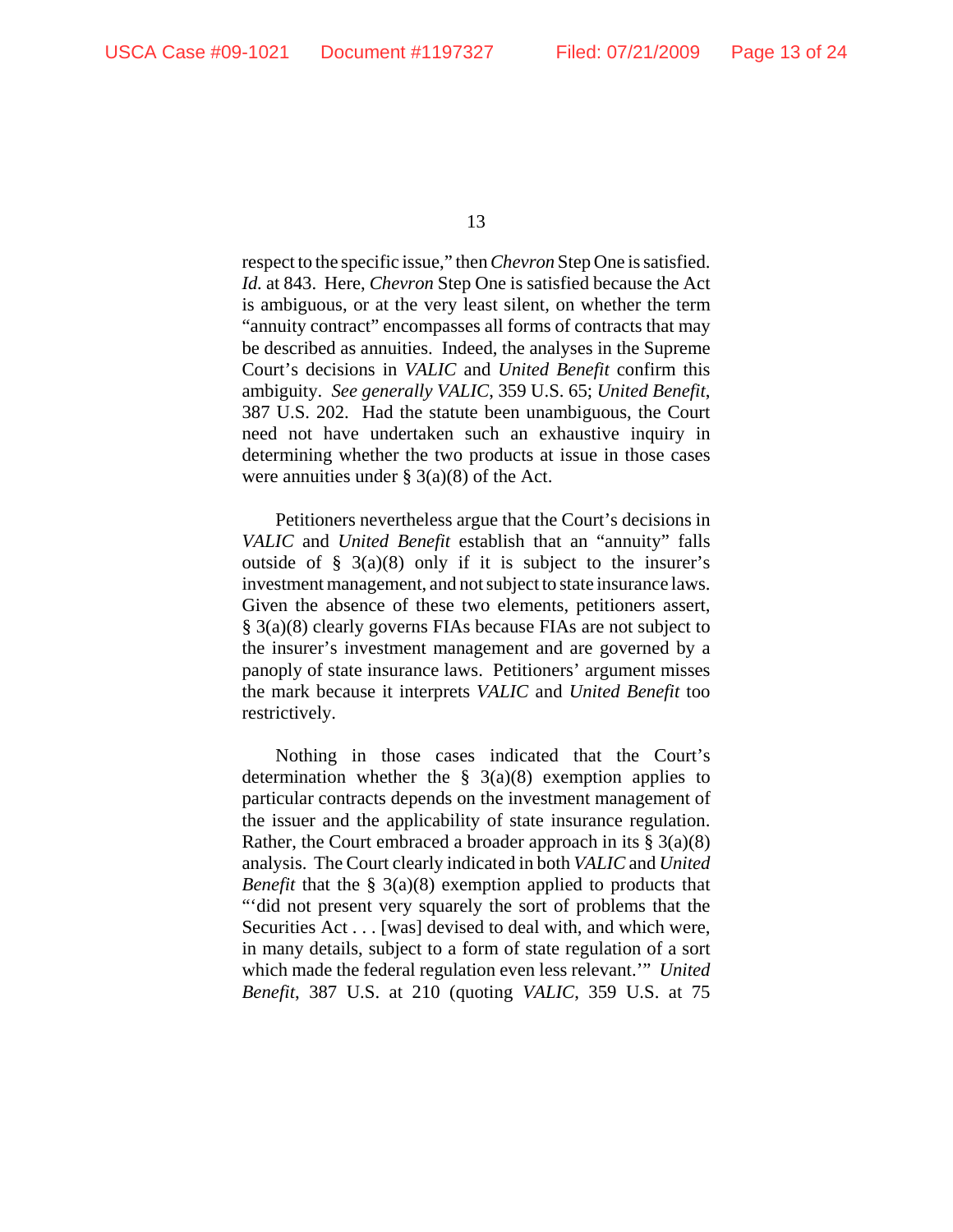(Brennan, J., concurring)). The Court therefore focused its § 3(a)(8) analysis on whether the product at issue "involve[d] considerations of investment not present in the conventional contract of insurance." *Id.* (quotation omitted). Though an insurer's investment management actions associated with a product may be relevant to determining whether that product is an annuity, this is not the only relevant characteristic. Petitioners' reliance on the existence of state law regulation governing FIAs is also too limited. The Court recognized in *United Benefit* that it had "conclusively rejected" in *VALIC* the argument that the existence of adequate state regulation was the basis for the § 3(a)(8) exemption. *Id.* (quotation omitted). Therefore, the fact that FIAs are subject to state insurance regulation does not, without more, place them within the  $\S$  3(a)(8) exemption. Accordingly, the language of  $\S$  3(a)(8) does not unambiguously include FIAs within the  $\S$  3(a)(8) exemption. In light of the fact that the statute is ambiguous with respect to the term "annuity contract," we reiterate that *Chevron* Step One is satisfied.

We must next determine whether the SEC's rule is a reasonable interpretation of the statute. The SEC's rule will satisfy Step Two of the *Chevron* analysis so long as it meets this requirement. It is irrelevant that this court might have reached a different—or better—conclusion than the SEC. *See Nat'l Cable & Telecomm. Ass'n v. Brand X Internet Servs.*, 545 U.S. 967, 980 (2005).

In this case, the SEC has adopted an interpretation that is based in reason. By their nature, FIAs "appeal to the purchaser not on the usual insurance basis of stability and security but on the prospect of 'growth' through sound investment management." *United Benefit*, 387 U.S. at 211. An FIA is akin to an annuity contract with respect to its pay-in and guaranteed minimum value of purchase payment features. The interest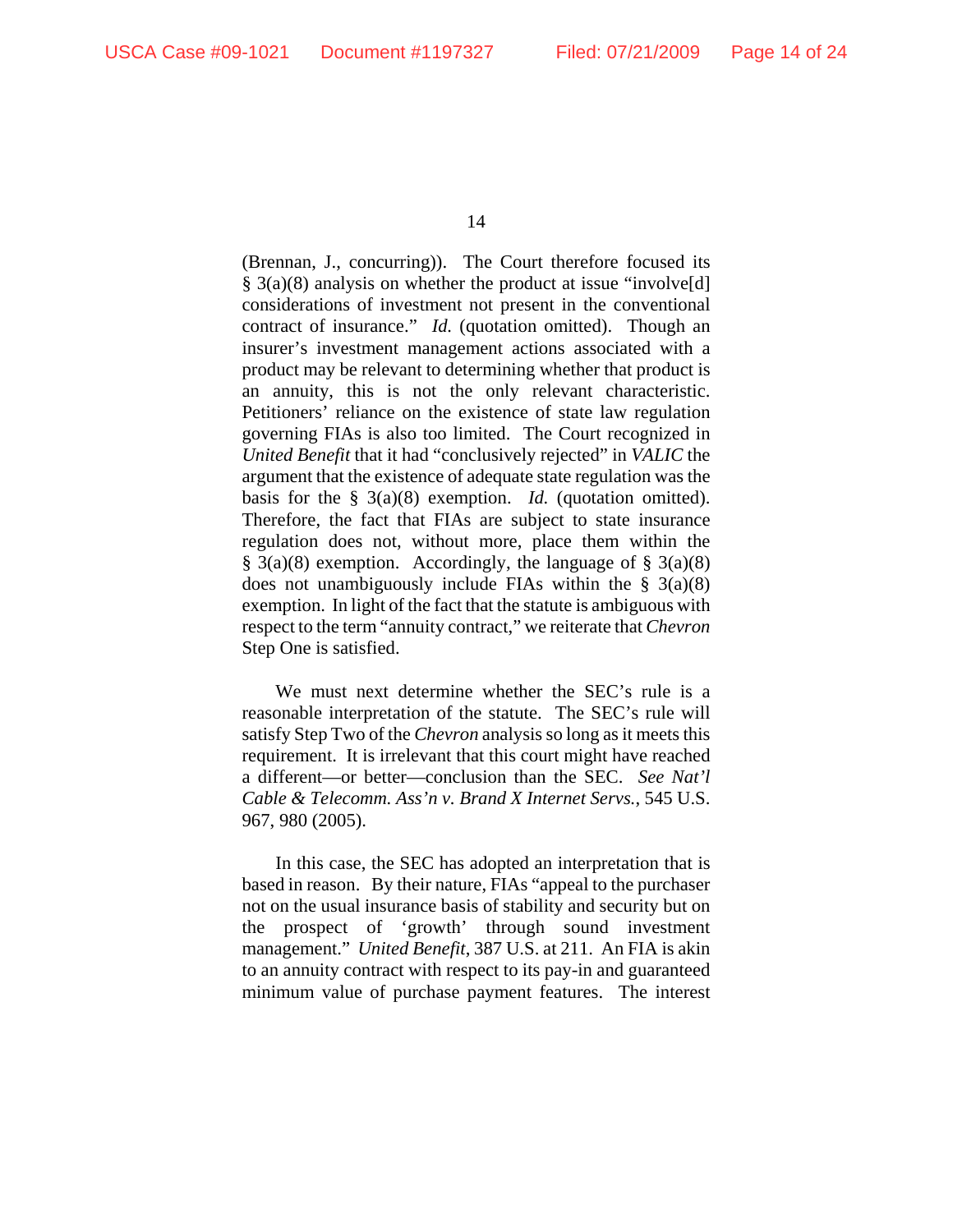return rate of an FIA, however, is decidedly more like a security in that the index-based return of an FIA is not known until the end of a crediting cycle, as the rate is based on the actual performance of a specified securities index during that period. Similar to an investor in securities, a purchaser of an FIA knows the level of annual return he will receive once the year is concluded and the index's value is compared with its value at the beginning of the year. In FIAs, as in securities, there is a variability in the potential return that results in a risk to the purchaser. By contrast, an annuity contract falling under Rule 151's exemption avoids this variability by guaranteeing the interest rate ahead of time. As these characteristics show, FIAs "involve considerations of investment not present in the conventional contract of insurance." *Id.* at 210 (quotation omitted). Accordingly, the SEC's interpretation that an FIA does not constitute an "annuity contract" under  $\S$  3(a)(8) of the Act was reasonable.

Petitioners assert that the SEC based its analysis of Rule 151A on an "insupportable definition of investment risk." The SEC determined that a purchaser bears sufficient risk to treat a product as a security when "[a]mounts payable by the issuer under the contract are more likely than not to *exceed* the amounts guaranteed under the contract." 17 C.F.R. § 230.151A(a)(2) (emphasis added). In petitioners' view, investment risk exists only where the purchaser of a security faces the possibility of a loss of principal. Petitioners' view is certainly a defensible one. However, that is not sufficient to establish that the SEC's rule is arbitrary or capricious. As the SEC points out, comparing two slightly different annuity products—one with a 5 percent interest rate guaranteed ahead of time; one with an interest rate that could be between 1 and 10 percent determined at the end of the year—the second product is riskier than the first product because its potential return could be lower than the rate of return from the first product, even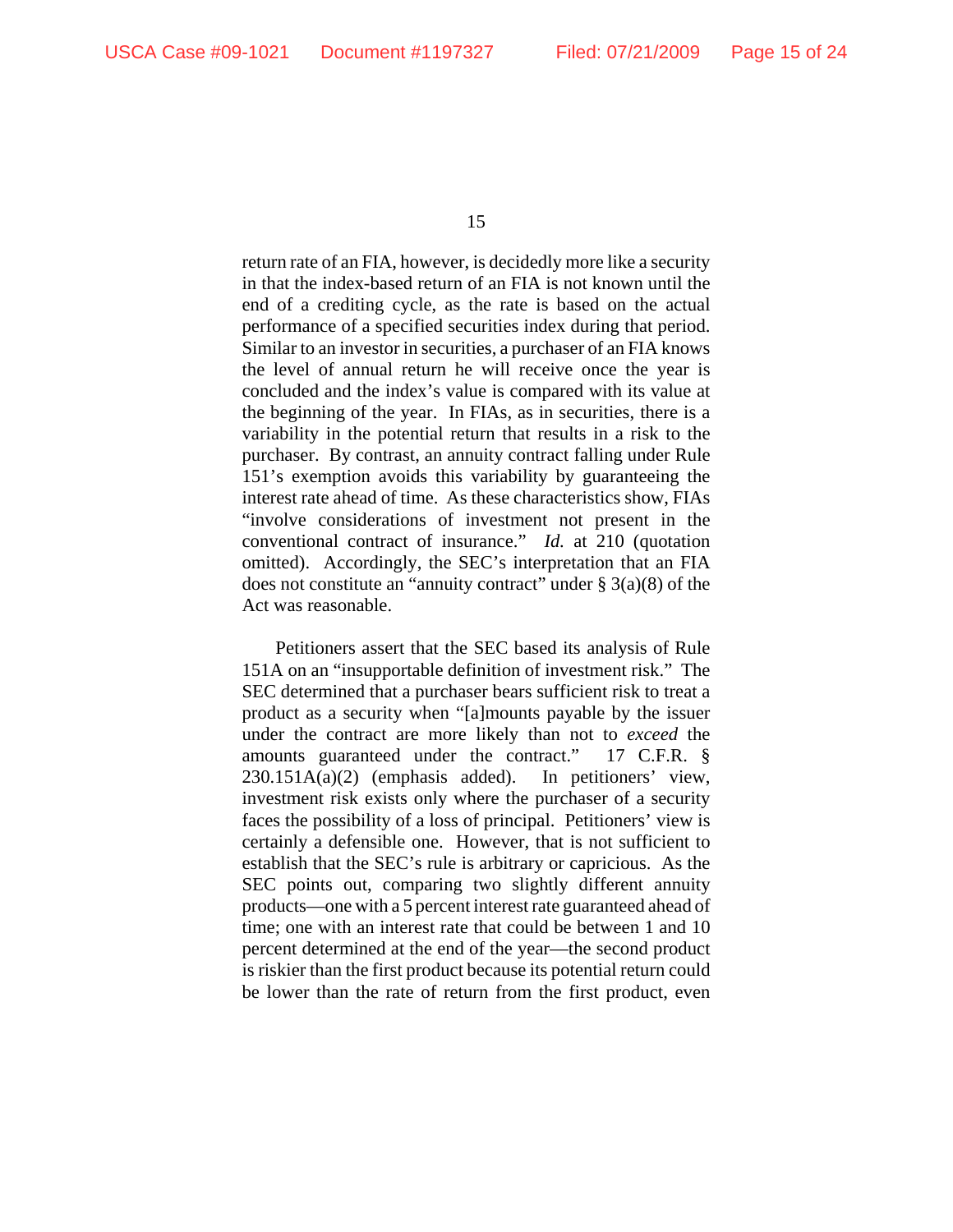though it guarantees a minimum return rate of at least 1 percent. Moreover, the SEC has also been consistent in its position on investment risk. When it adopted Rule 151, which provided a safe harbor to certain types of annuity contracts including those that based interest payments on an investment index, the SEC noted that it was allowing products involving investment indices with the caveat that such index-based interest rates be calculated in advance of the upcoming year. *See* Definition of Annuity Contract or Optional Annuity Contract, S.E.C. Release No. 6645, 1986 WL 703849, at \*11. This, the SEC said, would minimize the investment risk exposure of the purchaser. We cannot hold that this interpretation is unreasonable.

Petitioners' argument that the SEC failed to balance the investment risks assumed by the insurer against those assumed by the purchaser misses the mark. To the contrary, the SEC considered the risk to insurers, and weighed that risk against the risk to the FIA customer in determining whether the product is an annuity or security. *See Final FIA Rule*, 74 Fed. Reg. at 3143-50. The SEC concluded in its adopting release that annuities were those products that included a "true underwriting of risks" and "investment risk-taking" by the insurer, with more minimal risk exposure to the purchaser. *Id.* at 3143. traditional fixed annuities, "the insurer bears the investment risk under the contract." *Id.* at 3138. FIAs did not fall within this term because insurers offering FIAs left a more than minimal risk upon the purchaser. Rule 151A appears to be the SEC's means of ensuring greater protection for consumers exposed to greater risk when insurers are exposed to less risk than normal. Indeed, the rule "sets forth a test" to distinguish between those contracts where the insurer bears more risk by paying a fixed amount, and those in which the purchaser bears more risk because he will receive a variable amount that is dependent upon fluctuating stock market prices. *Final FIA Rule*, 74 Fed. Reg. at 3145. Such an approach, in light of this risk assessment, is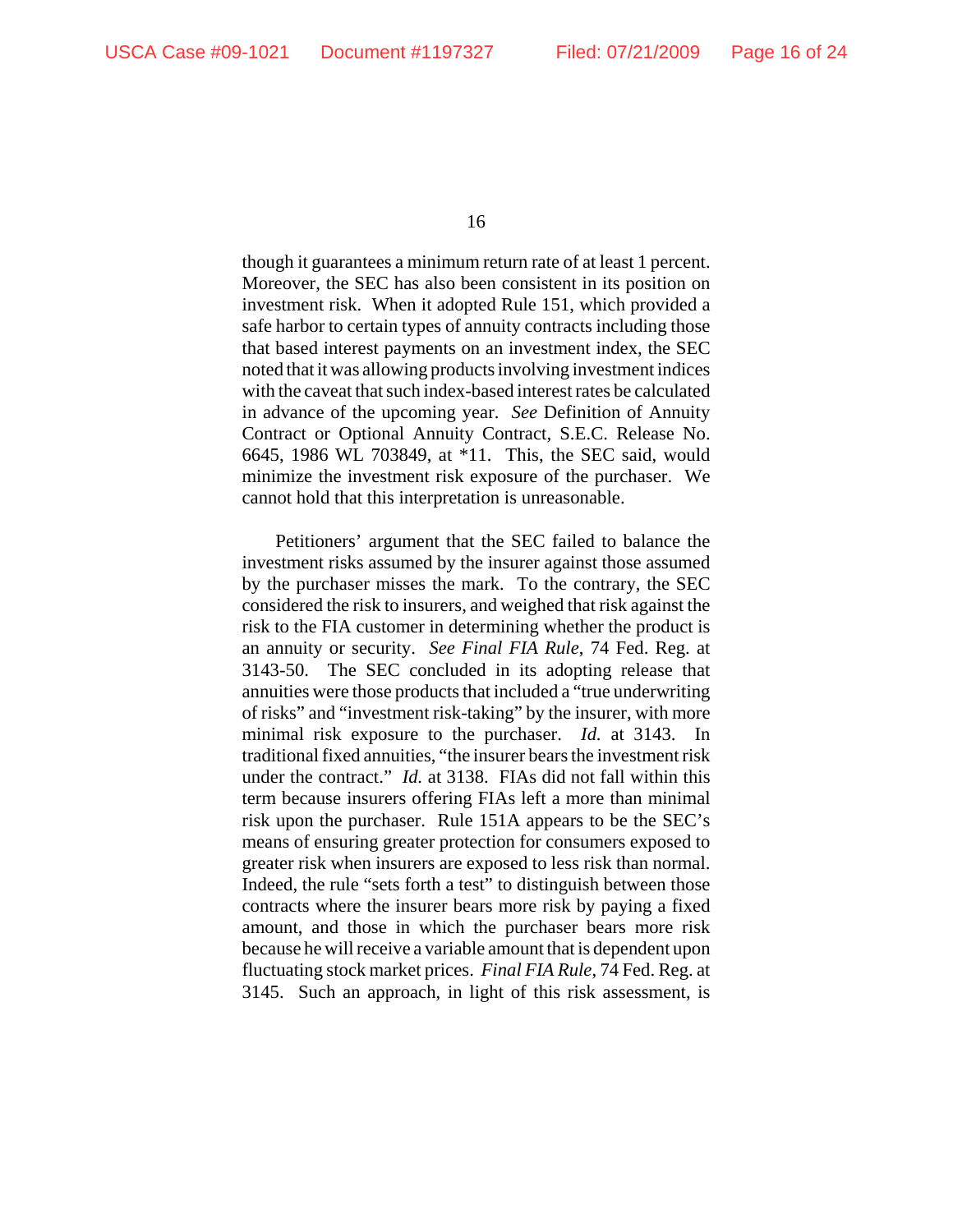reasonable. Petitioners' argument that the SEC's adoption of Rule 151A was in error because it allegedly failed to consider and balance the investment risks of the insurer and purchaser fails.

Petitioners' further argument that the SEC failed to account for marketing in considering whether a product is a security, though raising a closer issue, does not demonstrate that the SEC's adoption of Rule 151A is unreasonable. Admittedly, the Supreme Court in *United Benefit* recognized that marketing is another significant factor in determining whether a stateregulated insurance contract is entitled to be exempt under § 3(a)(8). *See United Benefit*, 387 U.S. at 211 (contract found to "appeal to the purchaser not on the usual insurance basis of stability and security but on the prospect of 'growth' through sound investment management"). The SEC echoed this point when it enacted Rule 151 by stating that a product issued by a state-regulated insurance company falls within the  $\S$  3(a)(8) exemption if (1) the insurer assumes the investment risk of the contract and (2) "[*t*]*he contract is not marketed primarily as an investment*." 17 C.F.R. § 230.151(a)(3) (emphasis added). Nevertheless, the SEC's conclusion that an analysis of marketing was unnecessary for FIAs because "[i]t would be inconsistent with the character of such an indexed annuity, and potentially misleading, to market the annuity without placing significant emphasis on the securities-linked return and the related risks" is not unreasonable. *Final FIA Rule*, 74 Fed. Reg. at 3146.

At the outset, the Supreme Court never held in either *VALIC* or *United Benefit* that marketing was an essential characteristic in assessing whether a product falls within the  $\S$  3(a)(8) exemption. Rather, as discussed above, the Court focused its inquiry on whether the product exhibited "considerations of investment not present in the conventional contract of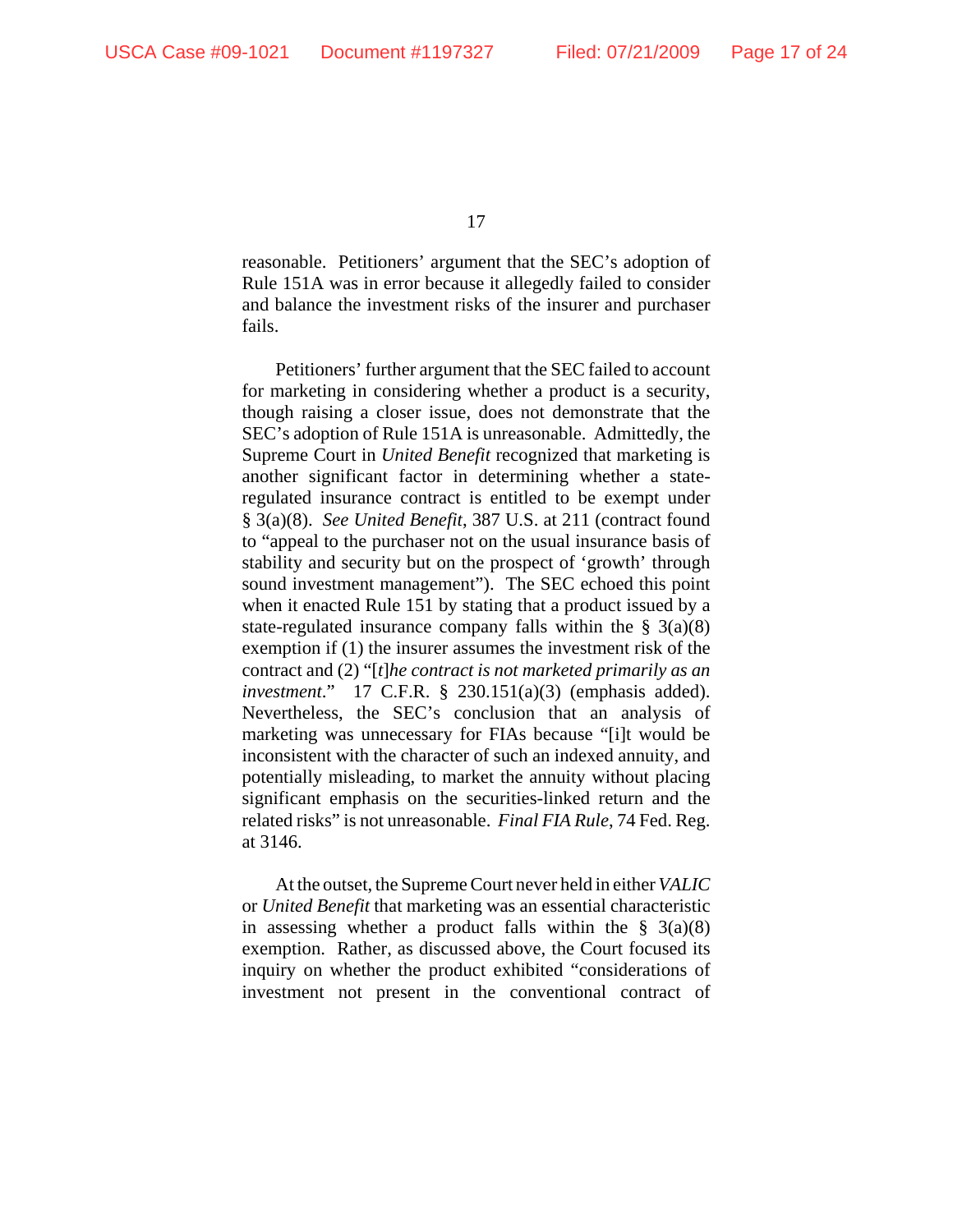insurance." *United Benefit*, 387 U.S. at 210 (quotation omitted); *see also VALIC*, 359 U.S. at 75 (Brennan, J., concurring)  $(\S$  3(a)(8) exemption was to be considered a congressional declaration "that there then was a form of 'investment' known as insurance (including 'annuity contracts') which did not present very squarely the sort of problems that the Securities Act . . . [was] devised to deal with"). The fact that the Court considered how Flexible Funds were marketed only shows that that inquiry was relevant to Flexible Funds. It does not establish that the SEC must undertake a complete marketing analysis of FIAs in order to make a proper  $\S$  3(a)(8) determination. Regardless of that fact, the SEC did consider marketing of FIAs, and ultimately deemed the inclusion of this factor to be unnecessary. Again, we cannot say that the SEC's decision was unreasonable. Indeed, the key characteristic of FIAs is that they offer a wide range of potential yearly return interest rates based on the performance of a securities index. This potential for a greater rate of return is what makes FIAs potentially more enticing than those exempt annuities that guarantee an interest rate ahead of time but at a lower rate. As we have noted above, this key distinction between these two products shows that FIAs are more like securities from a risk perspective than other annuity contracts. Where, as here, the essential characteristic of the product bestows upon that product obvious securities-like qualities, it is reasonable to assume that any marketing of the product would correspondingly be securities-related. It was also therefore reasonable for the SEC to find that the structure of FIAs–in particular the potential of securities-linked returns–is itself an implicit marketing tool aimed at consumers who wish to participate to some extent in the securities market, and that the rule need not contain an additional explicit prong addressed to marketing. *Final FIA Rule*, 74 Fed. Reg. at 3146. Indeed, this is in line with much of the analysis in *United Benefit*. *See United Benefit*, 387 U.S. at 211 ("'The test . . . is what character the instrument is given in commerce by the terms of the offer,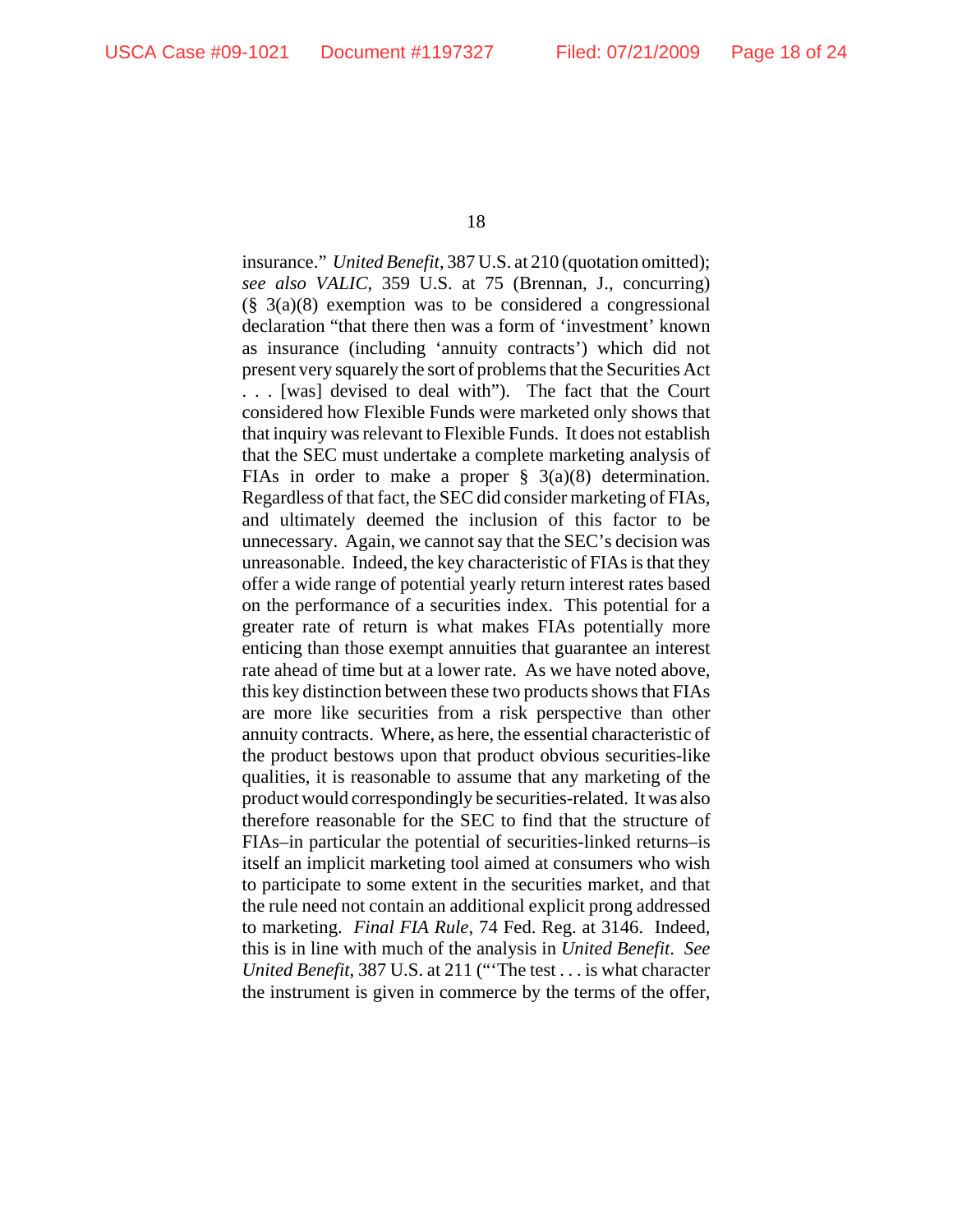the plan of distribution, and the economic inducements held out to the prospect.'") (quoting *SEC v. C.M. Joiner Leasing Corp.*, 320 U.S. 344, 352-53 (1943)). The SEC's reasoning therefore was not in error.

Contrary to petitioners' arguments, Rule 151A does not conflict with Rule 151. Petitioners assert that Rule 151's adopting release states that annuity contracts that have interest rates tied to a securities index can fall within the Rule 151 safe harbor so long as the rate of interest to be credited is not modified more frequently than once a year. They argue that FIAs fall within Rule 151's safe harbor because the interest rate tied to the securities index is only determined once a year. This argument fails, however, because it ignores an express statement in the same portion of the adopting release of Rule 151 which states that annuity contracts that have interest rates tied to a securities index can fall within the Rule 151 safe harbor if the rate tied to the securities index is calculated prospectively. *See* Definition of Annuity Contract or Optional Annuity Contract, S.E.C. Release No. 6645, 1986 WL 703849, at \*11 ("Once determined, the rate of excess interest credited to a particular purchase payment or to the value accumulated under the contract *must remain in effect for at least the one-year time period established by the rule*." (emphasis added)). FIAs, however, do not calculate their rates of return tied to securities indices prospectively; their rates are calculated retroactively once the year is complete. Rule 151A is premised on this very distinction, and is therefore not in contradiction with Rule 151.

 For these reasons, we hold that the SEC's interpretation of "annuity contract" was reasonable and *Chevron* Step Two is satisfied.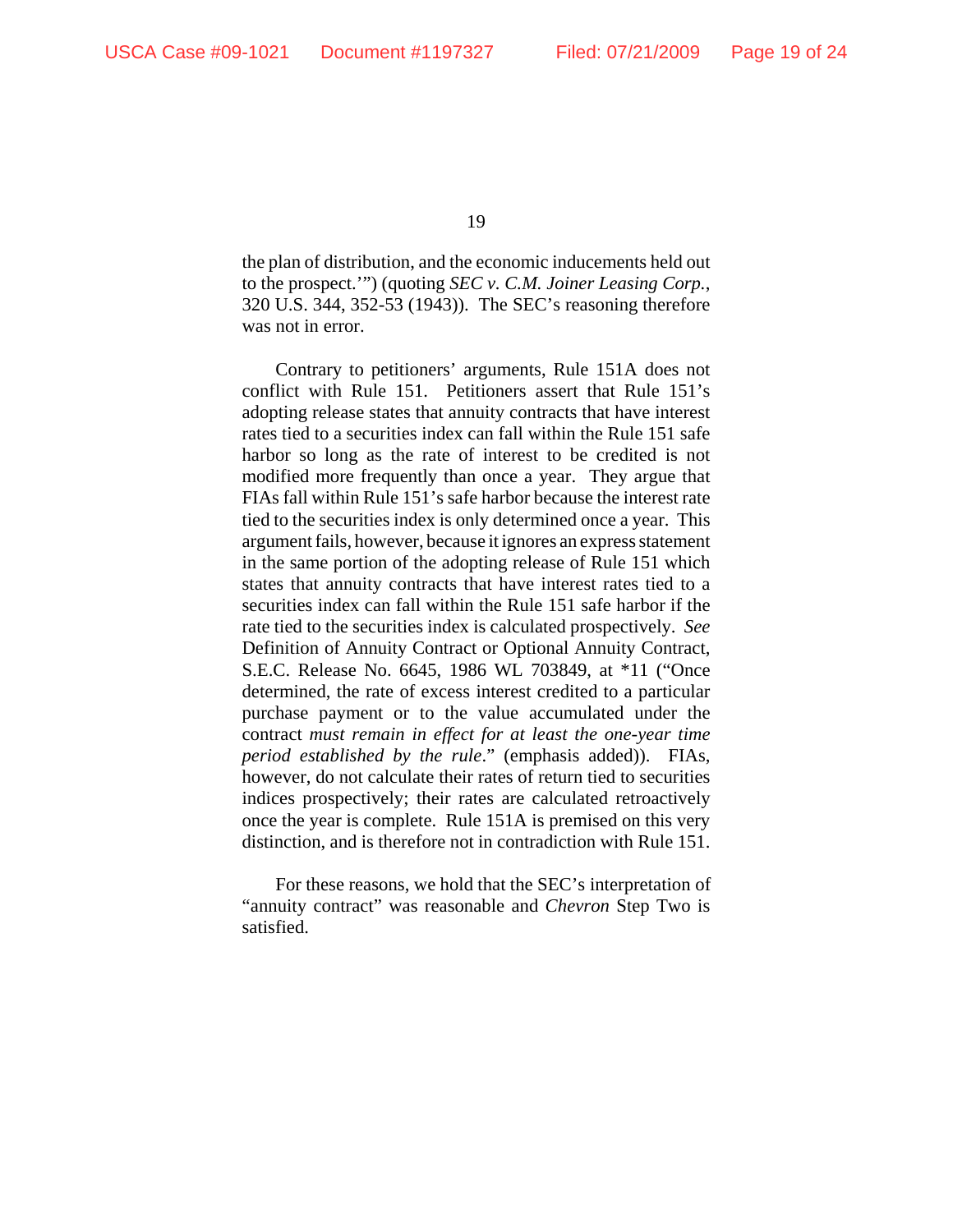# B.

Even though the SEC's interpretation of "annuity contract" was reasonable, petitioners argue that the SEC contravened § 2(b) of the Act because it failed to consider the efficiency, competition, and capital formation effects of the new Rule 151A. Section 2(b) of the Act states that, for every rulemaking in which the SEC "is required to consider or determine whether an action is necessary or appropriate in the public interest, the Commission shall also consider, in addition to the protection of investors, whether the action will promote efficiency, competition, and capital formation." 15 U.S.C. § 77b(b). Petitioners argue that the costs of implementing Rule 151A are too burdensome and that the imposition of additional regulations would be inefficient. They also contend that the SEC failed to properly assess the existence of abuses of FIAs before applying securities regulations on the issuers of those products. The SEC counters that it properly rejected petitioners' concerns regarding duplicative regulation because the Supreme Court's decisions in *VALIC* and *United Benefit* made clear that state regulatory approaches to new products are not conclusive in a  $\S$  3(a)(8) analysis. In any event, the SEC argues that the challenges to its efficiency, competition, and capital formation analysis under § 2(b) fail because the SEC was not required to undertake such an analysis when it promulgated Rule 151A.

At the outset, we must reject the SEC's argument that no error occurred because the SEC was not required by the Securities Act to conduct a § 2(b) analysis. "The grounds upon which an administrative order must be judged are those upon which the record discloses that its action was based." *SEC v. Chenery Corp.*, 318 U.S. 80, 87 (1943). The SEC conducted a § 2(b) analysis when it issued the rule with no assertion that it was not required to do so. Therefore, the SEC must defend its analysis before the court upon the basis it employed in adopting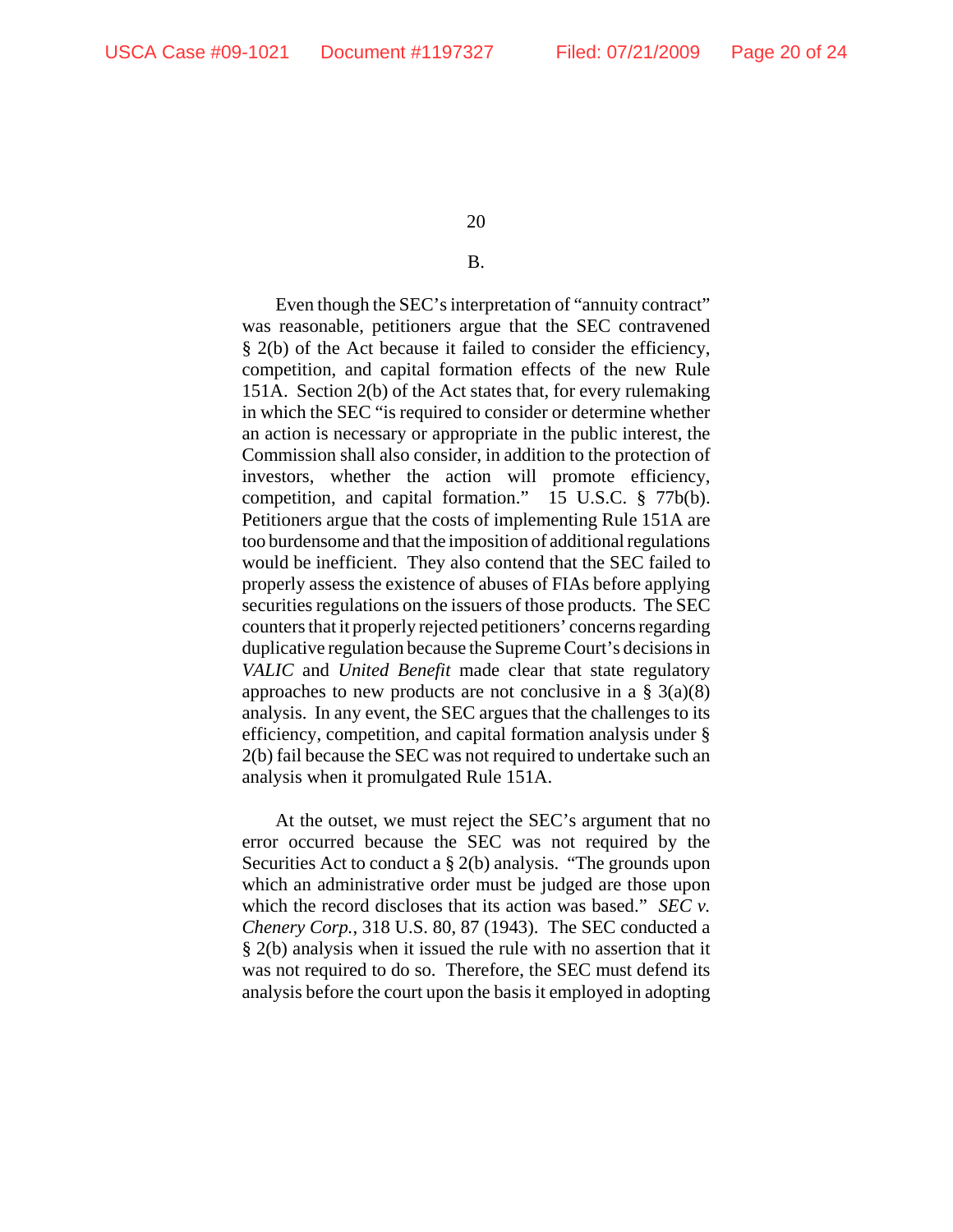# that analysis. *See id.*

We now turn to the merits of the SEC's  $\S 2(b)$  analysis. We review the analysis under the statutory standard set by the Administrative Procedure Act. 5 U.S.C. § 706. The APA requires the court to set aside agency action that is "arbitrary, capricious, an abuse of discretion, or otherwise not in accordance with law." *Id.* at § 706(2)(A). We hold that the Commission's consideration of the effect of Rule 151A on efficiency, competition, and capital formation was arbitrary and capricious. The SEC purports to have analyzed the effect of the rule on competition, but does not disclose a reasoned basis for its conclusion that Rule 151A would increase competition. The SEC concluded that enacting the rule would resolve the present uncertainty prevailing over the legal status of FIAs. The SEC reasoned that the rule "will bring about clarity in what has been an uncertain area of law." *Final FIA Rule*, 74 Fed. Reg. at 3171. The SEC explained that this newfound "clarity" brought about by the rule would

> enhance competition because insurers who may have been reluctant to issue indexed annuities, while their status was uncertain, may decide to enter the market. Similarly, registered broker-dealers who currently may be unwilling to sell unregistered indexed annuities because of their uncertain regulatory status may become willing to sell indexed annuities that are registered, thereby increasing competition among distributors of indexed annuities.

# *Id.* at 3170.

This reasoning is flawed. The lack of clarity resulting from the "uncertain legal status" of the financial product is only another way of saying that there was not a regulation in place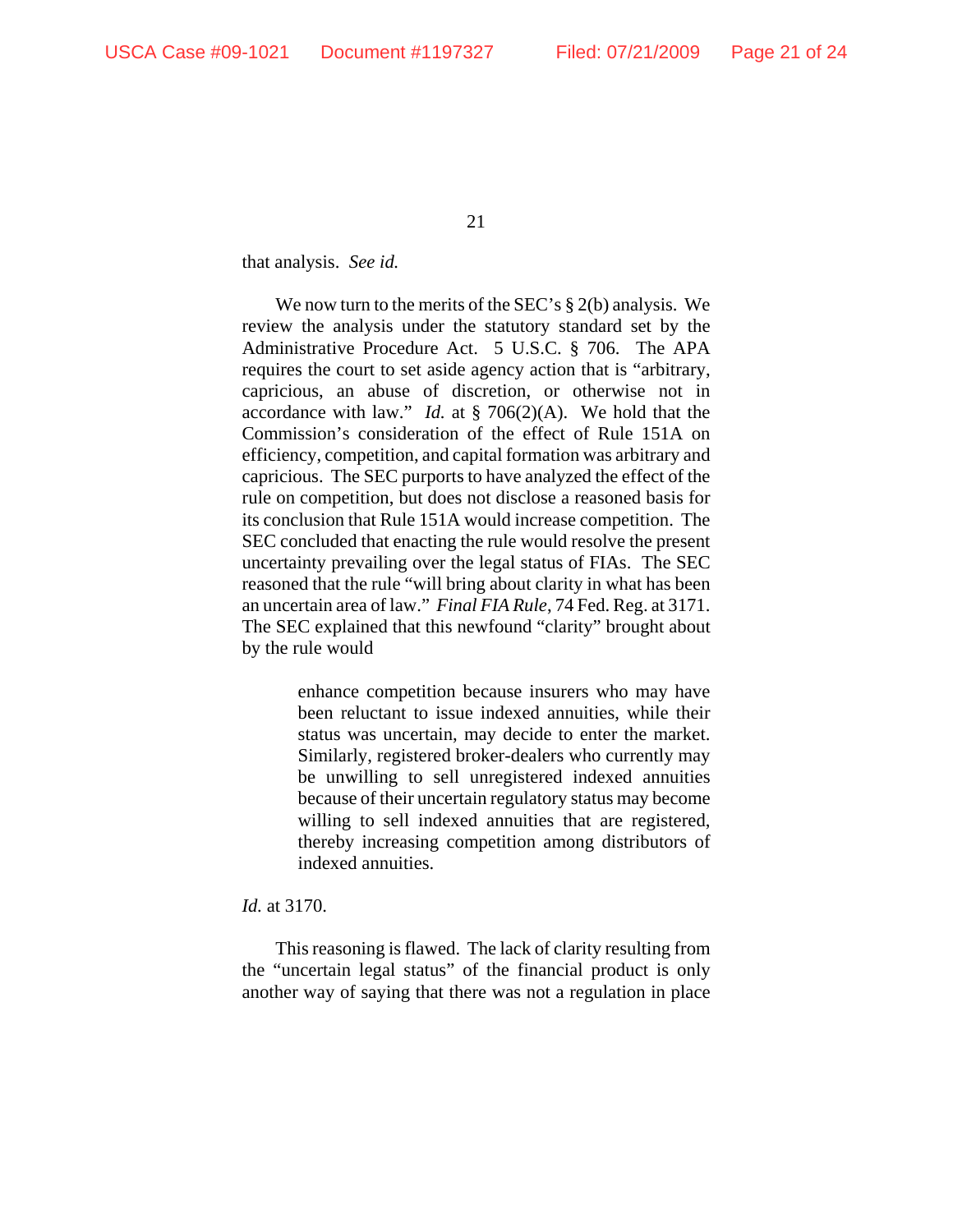prior to the adoption of Rule 151A determining the status of those products under the annuity exemption of  $\S$  3(a)(8). The SEC cannot justify the adoption of a particular rule based solely on the assertion that the existence of a rule provides greater clarity to an area that remained unclear in the absence of any rule. Whatever rule the SEC chose to adopt could equally be said to make the previously unregulated market clearer than it would be without that adoption. Moreover, the fact that federal regulation of FIAs would bring "clarity" to this area of the law is not helpful in assessing the effect Rule 151A has on competition. Again, creating a rule that resolves the "uncertain legal status" of FIAs might be said to improve competition. But that conclusion could be asserted regardless of whether the rule deems FIAs to fall within the SEC's regulatory reach or outside of it. Indeed, the SEC would achieve a similar clarity if it declined outright to regulate FIAs. Section 2(b) does not ask for an analysis of whether *any* rule would have an effect on competition. Rather, it asks for an analysis of whether the *specific rule* will promote efficiency, competition, and capital formation. 15 U.S.C. § 77b(b). The SEC's reasoning with respect to competition supports at most the conclusion that any SEC action in this area could promote competition, but does not establish Rule 151A's effect on competition. Section 2(b) requires more than this. *See id.*

The SEC's competition analysis also fails because the SEC did not make any finding on the existing level of competition in the marketplace under the state law regime. The SEC asserted competition would increase based upon its expectation that Rule 151A would require fuller public disclosure of the terms of FIAs and thereby increase price transparency. The SEC could not accurately assess any potential increase or decrease in competition, however, because it did not assess the baseline level of price transparency and information disclosure under state law. The SEC nevertheless argues that it is not required to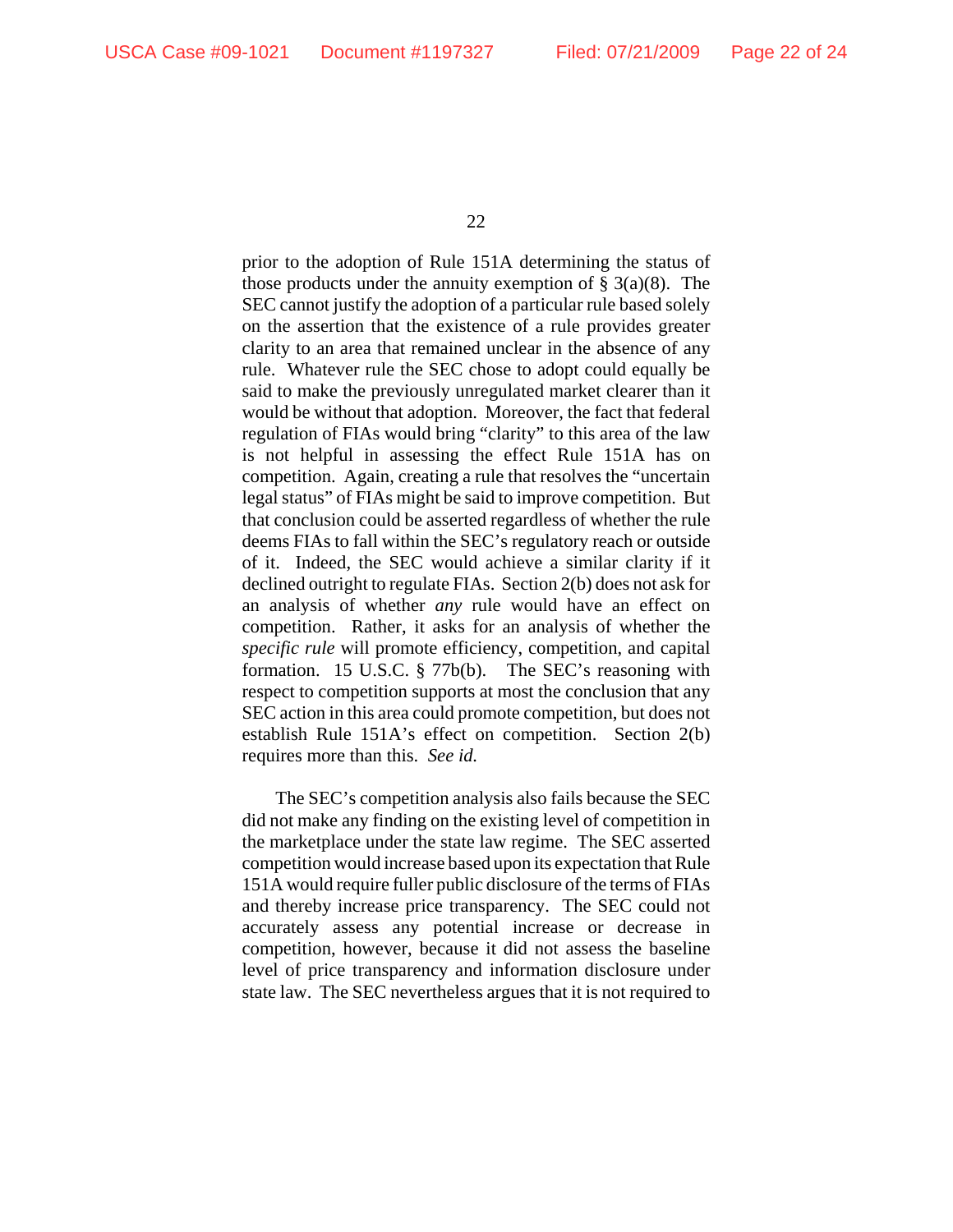conduct such a detailed § 2(b) analysis because doing so would contravene the Supreme Court's reasoning in *United Benefit* and *VALIC*. According to the Commission, these two cases established that adequate state regulation is not relevant to whether a product qualifies for a § 3(a)(8) exemption. *See United Benefit*, 387 U.S. at 210 ("The argument that the existence of adequate state regulation was the basis for the exemption [under  $\S$  3(a)(8)] was conclusively rejected in *VALIC.*" (quotation omitted)); *VALIC*, 359 U.S. at 75 (Brennan, J., concurring) ("[H]owever adequately State Securities Commissioners might regulate an investment, it was not for that reason to be freed from federal regulation. Concurrent regulation, then, was contemplated by the Acts as a quite generally prevailing matter."). Therefore, the SEC argues, it was reasonable to conclude that state regulation, "no matter how strong," could not "substitute for the federal securities law protections that apply to instruments that are regulated as securities." *Final FIA Rule*, 74 Fed. Reg. at 3170. The SEC's reliance on *VALIC* and *United Benefit* is misplaced. The SEC's obligations under § 2(b) are distinct from the questions posed in *VALIC* and *United Benefit*. Those cases addressed whether a particular product fell within the  $\S$  3(a)(8) exemption;  $\S$  2(b) imposes on the SEC an obligation to consider the economic implications of certain rules it proposes. *See Chamber of Commerce v. SEC*, 412 F.3d 133, 143 (D.C. Cir. 2005). Accordingly, the SEC's § 2(b) analysis is arbitrary and capricious because it failed to consider the extent of the existing competition in its analysis.

The Commission's efficiency analysis is similarly arbitrary and capricious. The SEC concluded that Rule 151A would promote efficiency because the required disclosures under the rule would enable investors to make more informed investment decisions about purchasing indexed annuities. The SEC advanced further that the rule's sales practice protections would